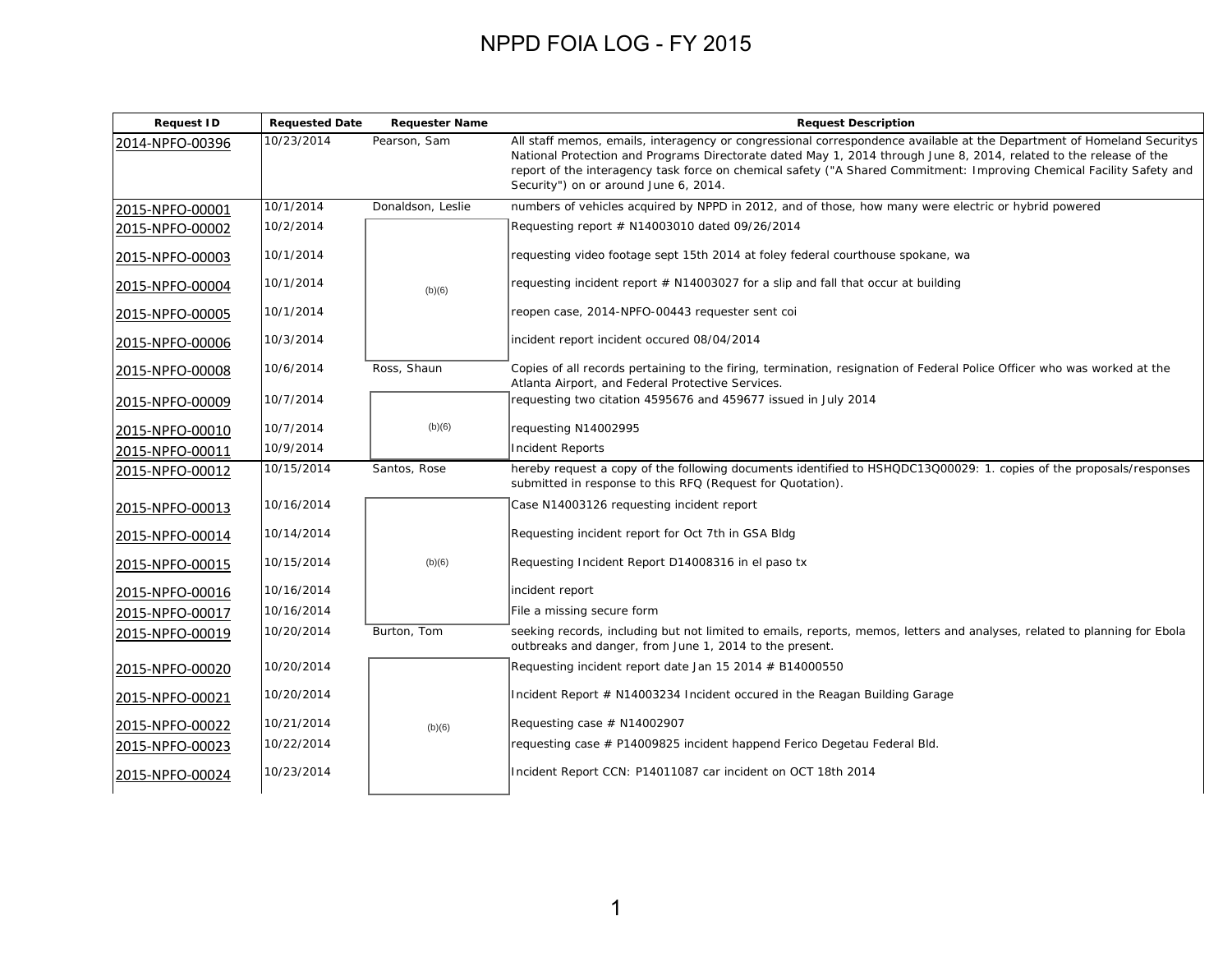| 2015-NPFO-00025 | 10/23/2014 | Curtis, Jennifer | I would like to submit a formal request for an incident report for property damage that occurred to one of our insureds<br>vehicles at the premises located 74 N. Washington Ave., Battle Creek, MI 49037. Our insured advised she completed an<br>incident report at the scene with one of the Department of Homeland Security Officers. We would like a copy of the report<br>for our insurance claim. |
|-----------------|------------|------------------|----------------------------------------------------------------------------------------------------------------------------------------------------------------------------------------------------------------------------------------------------------------------------------------------------------------------------------------------------------------------------------------------------------|
| 2015-NPFO-00026 | 10/21/2014 | Clarity, Paula   | Copies of US Department of Homeland Security, Office of Procurement Operations Contract ID NOS. HSHQE2-12-R-<br>00001; and HSHQE2-13-D-00001.                                                                                                                                                                                                                                                            |
| 2015-NPFO-00027 | 10/23/2014 | Santos, Rose     | a copy of documents identified to HSHQDC14Q000181                                                                                                                                                                                                                                                                                                                                                        |
| 2015-NPFO-00028 | 10/28/2014 |                  | Requesting incident report CCN#N14003341                                                                                                                                                                                                                                                                                                                                                                 |
| 2015-NPFO-00029 | 10/27/2014 | (b)(6)           | Requesting Incident Report B14010397                                                                                                                                                                                                                                                                                                                                                                     |
| 2015-NPFO-00030 | 10/28/2014 |                  | Requesting video footage from 10/17/2014                                                                                                                                                                                                                                                                                                                                                                 |
| 2015-NPFO-00031 | 10/29/2014 | Carr, Ellie      | GSA 2552 Reports from dates March 1, 2012-February 28, 2013                                                                                                                                                                                                                                                                                                                                              |
| 2015-NPFO-00032 | 10/28/2014 |                  | seeking documents and audio pertaining to herself                                                                                                                                                                                                                                                                                                                                                        |
| 2015-NPFO-00033 | 10/28/2014 | (b)(6)           | requesting all doucments pertaining to herself from 1995-2001                                                                                                                                                                                                                                                                                                                                            |
| 2015-NPFO-00034 | 11/3/2014  | Gonzalez, Ursula | 3rd party requesting incident report on behalf o<br>(b)(6)                                                                                                                                                                                                                                                                                                                                               |
| 2015-NPFO-00035 | 10/31/2014 |                  | Requesting Incident Report D14011252                                                                                                                                                                                                                                                                                                                                                                     |
| 2015-NPFO-00036 | 11/3/2014  | (b)(6)           | Incident Report on accident that happen on August 5th, 2014 chicago loop post office                                                                                                                                                                                                                                                                                                                     |
| 2015-NPFO-00037 | 10/29/2014 | Reilly, Steve    | * A copy of all records from The United States Computer Emergency Readiness Team (US-CERT)s database of incident<br>tickets for all incident tickets submitted to US-CERT by federal agencies between Oct. 1, 2011 and Oct. 1, 2014.                                                                                                                                                                     |
| 2015-NPFO-00038 | 11/4/2014  |                  | Requesting incident report occured Nov 3rd 2014 in Md.                                                                                                                                                                                                                                                                                                                                                   |
| 2015-NPFO-00039 | 11/4/2014  | (b)(6)           | Requesting all documents pertaining to himself                                                                                                                                                                                                                                                                                                                                                           |
| 2015-NPFO-00041 | 10/29/2014 | Dejuliis, Ralph  | requested POTENTIAL TACTICS AND TARGETS IN ISIL-LINKED WESTERN ATTACKS                                                                                                                                                                                                                                                                                                                                   |
| 2015-NPFO-00042 | 10/16/2014 |                  | Documents and audio sept 30th 2013                                                                                                                                                                                                                                                                                                                                                                       |
| 2015-NPFO-00043 | 11/6/2014  | (b)(6)           | Incident Report P14011210                                                                                                                                                                                                                                                                                                                                                                                |
| 2015-NPFO-00044 | 11/12/2014 |                  | Requesting Vido clip from Austin Tx VA XRay/Mag station at apprx. 1230 on July 30th 2014                                                                                                                                                                                                                                                                                                                 |
| 2015-NPFO-00045 | 11/14/2014 | Harrah, Aaron    | (b)(6)<br>3rd party request asking on behalf of<br>injuries at parkersburg west virginia on May 14, 2013 requesting all<br>information pertaining to the accident.                                                                                                                                                                                                                                       |
| 2015-NPFO-00046 | 11/14/2014 | (b)(6)           | Requesting Incident Report N14003517 on Nov 6th 2014                                                                                                                                                                                                                                                                                                                                                     |
| 2015-NPFO-00047 | 11/6/2014  | Pearson, Sam     | original FOIA request letter(s) from the requestor, the response to said FOIA request(s) from your agency, including all<br>letters, attachments, enclosures, appeals or any other documents that were provided with the response to said FOIA<br>request. The FOIA request(s) and their response(s) that we are requesting are listed below by their control numbers:<br>#NPPD12F251.                   |
| 2015-NPFO-00048 | 11/6/2014  | Santos, Rose     | Copy of your agency's required 2015 OMB Submission                                                                                                                                                                                                                                                                                                                                                       |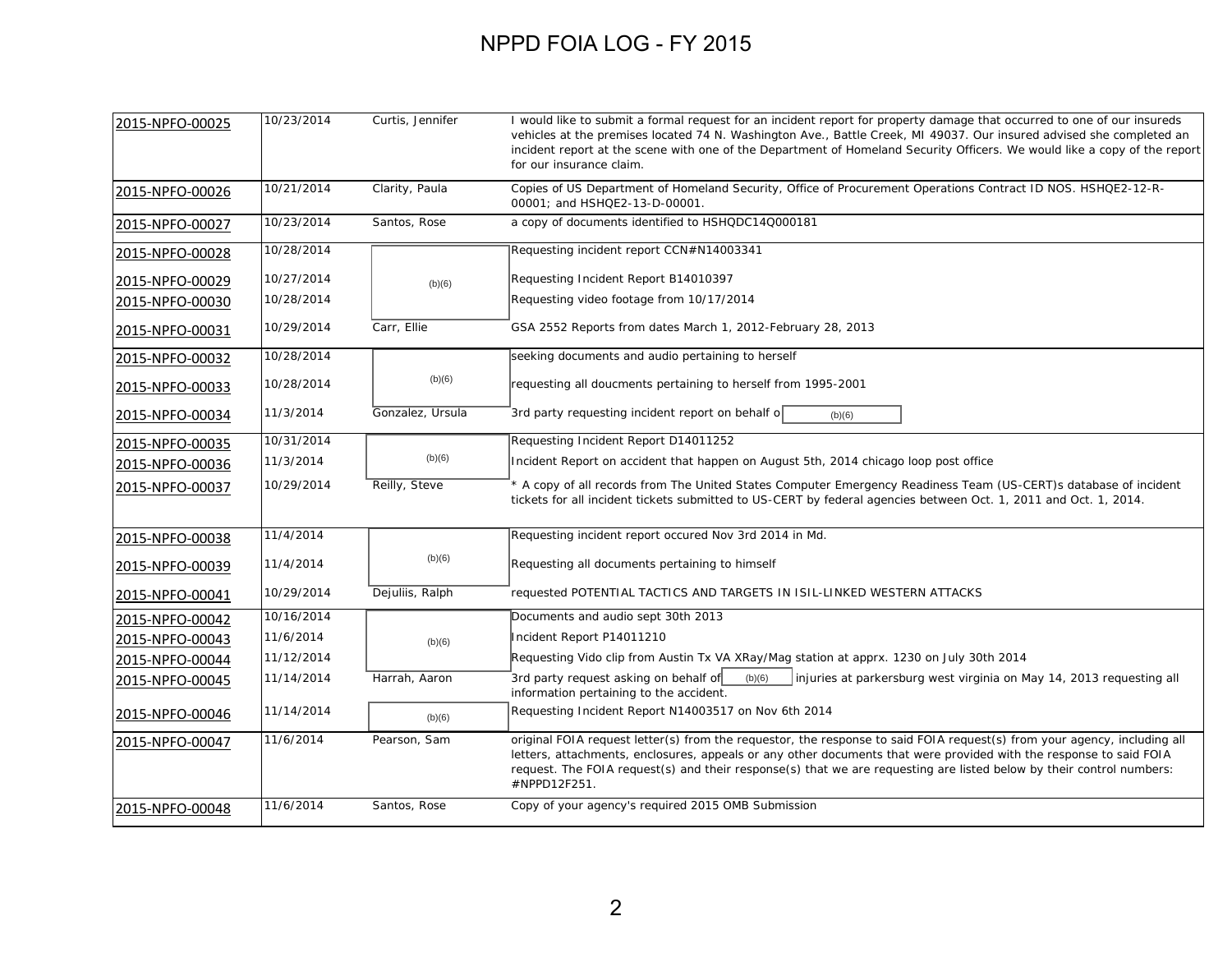| 2015-NPFO-00049 | 11/16/2014 |                    | all records, emails, certifications, rating forms, certification lists, promotion lists, and any other paperwork and/or<br>information pertinent to Job Announcement Number: FS904581-SW13. This announcement was posted from 6/24/2013<br>through 7/8/2013.                                                                                                                                                                                                                                                               |
|-----------------|------------|--------------------|----------------------------------------------------------------------------------------------------------------------------------------------------------------------------------------------------------------------------------------------------------------------------------------------------------------------------------------------------------------------------------------------------------------------------------------------------------------------------------------------------------------------------|
| 2015-NPFO-00050 | 11/16/2014 | (b)(6)             | all records, emails, certifications, rating forms, certification lists, promotion lists, and any other paperwork and/or<br>information pertinent to Job Announcement Number: FS3577374MPDE-ET10. This announcement was posted from<br>7/8/2010 through 7/21/2010.                                                                                                                                                                                                                                                          |
| 2015-NPFO-00051 | 11/13/2014 | Sandvik, Runa      | request a list of all personnel currently authorized to use the Nationwide Wireless Priority Service (WPS) by the National<br>Communications System in the Department of Homeland Security.                                                                                                                                                                                                                                                                                                                                |
| 2015-NPFO-00052 | 11/18/2014 | Pellor, Michael    | request a copy of contract HSHQE5-14-D-00003, awarded on solicitation number HSHQE5-13-R-00003                                                                                                                                                                                                                                                                                                                                                                                                                             |
| 2015-NPFO-00053 | 11/18/2014 |                    | documents related to his OWCP claim for an incident that occured on Feb 13, 2014                                                                                                                                                                                                                                                                                                                                                                                                                                           |
| 2015-NPFO-00054 | 11/18/2014 |                    | incident report from July 15, 2014                                                                                                                                                                                                                                                                                                                                                                                                                                                                                         |
| 2015-NPFO-00055 | 11/17/2014 |                    | Incident report #N140003597                                                                                                                                                                                                                                                                                                                                                                                                                                                                                                |
| 2015-NPFO-00056 | 11/14/2014 | (b)(6)             | incident report related to a slip and fall on 1/16/14 at 26 Federal Plaze                                                                                                                                                                                                                                                                                                                                                                                                                                                  |
| 2015-NPFO-00057 | 11/13/2014 |                    | Incident report N1100343 dtd 10/5/11 and any witness statements                                                                                                                                                                                                                                                                                                                                                                                                                                                            |
| 2015-NPFO-00058 | 11/17/2014 |                    | incident report 14003278 dtd 10-21-14 at FAA HQ                                                                                                                                                                                                                                                                                                                                                                                                                                                                            |
| 2015-NPFO-00059 | 11/17/2014 | Campbell, Nekeisha | request contract #: HSHQEC-14-D-00006                                                                                                                                                                                                                                                                                                                                                                                                                                                                                      |
| 2015-NPFO-00060 | 10/31/2014 | McDuffie, Alyssa   | copy of records regarding ARES GROUP                                                                                                                                                                                                                                                                                                                                                                                                                                                                                       |
| 2015-NPFO-00061 | 11/19/2014 | Leopold, Jason     | request any and all records, which includes but is not limited to intelligence bulletins, threat assessments, reports,<br>emails, memoranda, in the possession of certain divisions of the Department of Homeland Security (see offices this<br>request is addressed to above) that mentions or refers to the protests in Ferguson, Missouri, the shooting death of<br>African American teenager Michael Brown and the pending Grand Jury decision in the case against Ferguson Police<br>Department officer Darren Wilson |
| 2015-NPFO-00062 | 11/19/2014 | Street, Jon        | requesting receipt records showing a list of items which were purchased by the DHS's Federal Protective Service from<br>TacticalGear.com on November 9, 2014.                                                                                                                                                                                                                                                                                                                                                              |
| 2015-NPFO-00063 | 11/25/2014 | Sheehan, Nina      | RE client<br>ncident report from 4/18/13 at FBI property in Manasass, VA<br>(b)(6)                                                                                                                                                                                                                                                                                                                                                                                                                                         |
| 2015-NPFO-00064 | 11/24/2014 |                    | Incident report N4003654 form 11/20/14                                                                                                                                                                                                                                                                                                                                                                                                                                                                                     |
| 2015-NPFO-00065 | 11/21/2014 |                    | video and/or incident report of Ted Weiss Federal Building from 8-12 PM on 10/21/14                                                                                                                                                                                                                                                                                                                                                                                                                                        |
| 2015-NPFO-00066 | 11/26/2014 |                    | Incident report B140012349                                                                                                                                                                                                                                                                                                                                                                                                                                                                                                 |
| 2015-NPFO-00067 | 11/21/2014 |                    | any incident reports on the protesters at 888 First Street Washington DC on 11/3/14 - N14003400                                                                                                                                                                                                                                                                                                                                                                                                                            |
| 2015-NPFO-00068 | 12/2/2014  | (b)(6)             | incident report B14002687                                                                                                                                                                                                                                                                                                                                                                                                                                                                                                  |
| 2015-NPFO-00069 | 11/26/2014 |                    | Requesting Incident Report # N14003620                                                                                                                                                                                                                                                                                                                                                                                                                                                                                     |
| 2015-NPFO-00070 | 11/12/2014 |                    | request copy of Incident Report pertaining to herself                                                                                                                                                                                                                                                                                                                                                                                                                                                                      |
| 2015-NPFO-00071 | 11/12/2014 |                    | Requesting video footage                                                                                                                                                                                                                                                                                                                                                                                                                                                                                                   |
| 2015-NPFO-00072 | 11/22/2014 | Robinson, Wills    | Security breaches of IT equipment. Changes in IT equipment that have come as a result of concerns over security or<br>alleged cyber attacks. Breaches in security that have resulted in stolen data and what data this was. These documents<br>can be from the last 10 years.                                                                                                                                                                                                                                              |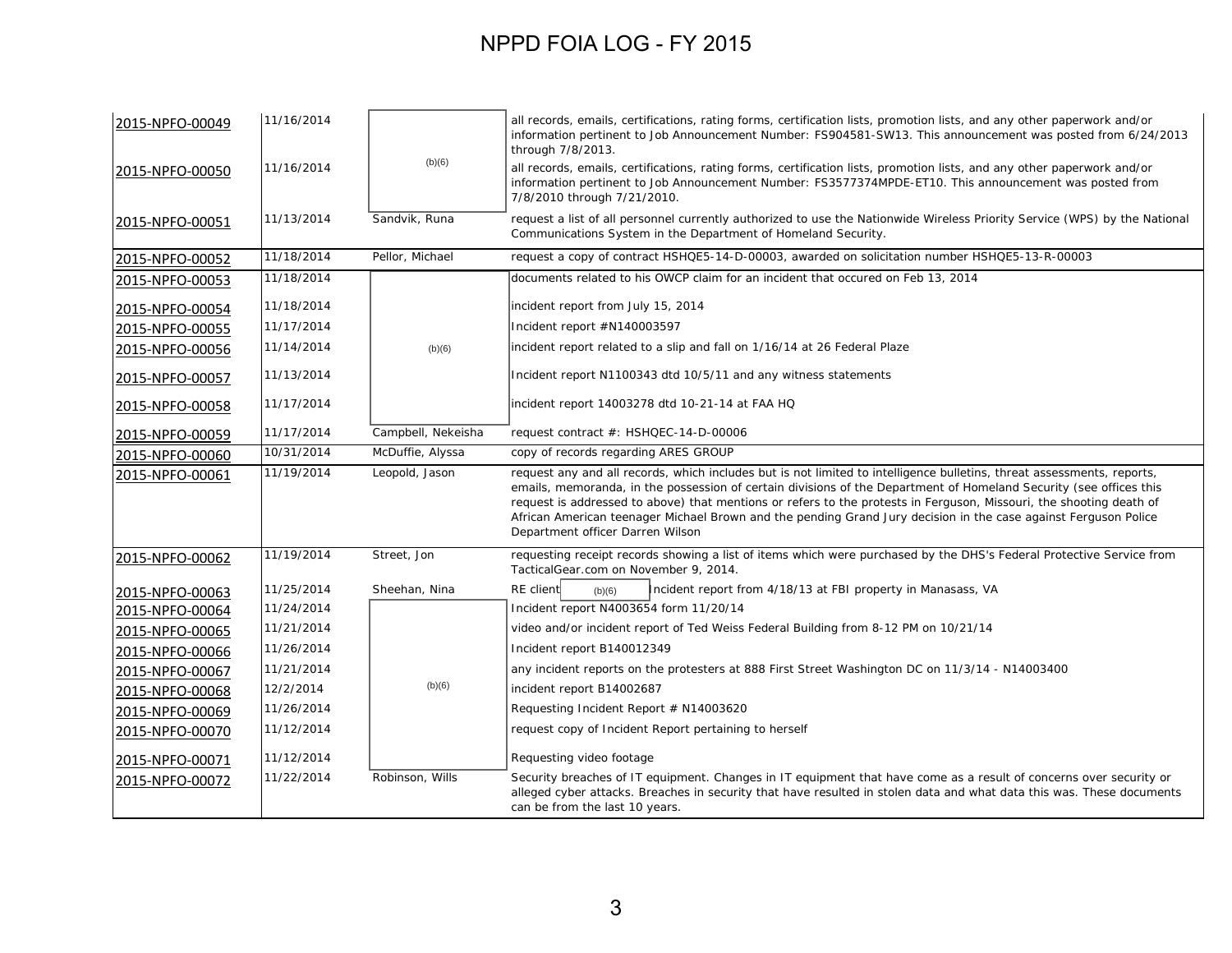| 2015-NPFO-00073 | 12/3/2014  | Deans, Lynnard   | requested contract number: HXHQEC-14-D0006.                                                                                                                                                                                                                                                                                |
|-----------------|------------|------------------|----------------------------------------------------------------------------------------------------------------------------------------------------------------------------------------------------------------------------------------------------------------------------------------------------------------------------|
| 2015-NPFO-00074 | 11/6/2014  |                  | Incident Report N14003446                                                                                                                                                                                                                                                                                                  |
| 2015-NPFO-00075 | 12/3/2014  | (b)(6)           | seeks incident report but further infomation needed                                                                                                                                                                                                                                                                        |
| 2015-NPFO-00076 | 11/18/2014 | Scott, Shannon   | All Cyber incidents where DHS as either been requested by local government agencies and/or DHS had to step in and<br>help with the incident.                                                                                                                                                                               |
| 2015-NPFO-00077 | 12/6/2014  | Raviv, Shaun     | am requesting the logs of all NPPD FOIA requests in 2014, starting January 1, 2014.                                                                                                                                                                                                                                        |
| 2015-NPFO-00078 | 12/6/2014  |                  | not reasonably described                                                                                                                                                                                                                                                                                                   |
| 2015-NPFO-00079 | 12/11/2014 |                  | any information on himself                                                                                                                                                                                                                                                                                                 |
| 2015-NPFO-00080 | 12/11/2014 | (b)(6)           | incident report B14010810 personal request                                                                                                                                                                                                                                                                                 |
| 2015-NPFO-00081 | 12/11/2014 |                  | incident report                                                                                                                                                                                                                                                                                                            |
| 2015-NPFO-00082 | 12/11/2014 |                  | incent report dated 12/9/2014 for threat at DHA building                                                                                                                                                                                                                                                                   |
| 2015-NPFO-00083 | 12/9/2014  | Donttell, Karin  | reports                                                                                                                                                                                                                                                                                                                    |
| 2015-NPFO-00084 | 12/15/2014 | Gordon, Aaron    | request any and all records mentioning or referring to the National Football League or NFL.                                                                                                                                                                                                                                |
| 2015-NPFO-00085 | 12/17/2014 |                  | Incident report N14003895 and photos from accident 12/10/14 at HCHB parking lot                                                                                                                                                                                                                                            |
| 2015-NPFO-00086 | 12/17/2014 |                  | video of 12/6/14 between 530 & 630 pm CST intersection of Clark & Grant Chicago. IL 60654police rpt HX5329991                                                                                                                                                                                                              |
| 2015-NPFO-00087 | 11/17/2014 | (b)(6)           | Their case number 14-020476, video of camera located at intersection of Clifton Road and Gatewood Road D L9/23/14                                                                                                                                                                                                          |
| 2015-NPFO-00089 | 12/17/2014 | Ambrose, Susan   | request for all communications, including electronic attac ments to emails, between the U.S. Centers for Disease Control<br>and Prevention and 1) the Texas Department of State Health Services and 2) any other governmental authority in Texas,<br>regarding the April 17, 2013 fe Hizer plant explosion in West, Texas. |
| 2015-NPFO-00090 | 12/16/2014 | (b)(6)           | request information regarding DHS Job Fair in Norfolk, VA                                                                                                                                                                                                                                                                  |
| 2015-NPFO-00091 | 12/19/2014 | Proctor, Bill    | request copy of HSHQE3-13-R-00005                                                                                                                                                                                                                                                                                          |
| 2015-NPFO-00092 | 12/19/2014 | Walter, Shoshana | any firearm discharges by FPS personnel (incl contractors) and if in a database, a copy of such                                                                                                                                                                                                                            |
| 2015-NPFO-00093 | 12/19/2014 |                  | Incident Report 14072267                                                                                                                                                                                                                                                                                                   |
| 2015-NPFO-00094 | 12/22/2014 | (b)(6)           | Two incident reports, 9/9/14 and 10/20/14 which occured at the Hart, Dole, Inoye Federal Center, Battle Creek MI                                                                                                                                                                                                           |
| 2015-NPFO-00095 | 12/24/2014 | Toh, Amos        | Multiple information on the DOJ Pilot Program to Counter Violent Extremists (dated 9/15/14                                                                                                                                                                                                                                 |
| 2015-NPFO-00096 | 12/24/2014 |                  | Video Footage and incident Report B14013614                                                                                                                                                                                                                                                                                |
| 2015-NPFO-00097 | 12/29/2014 | (b)(6)           | incident report N14003097 12/12/14 1400 L Street, 9th floor, Washington DC                                                                                                                                                                                                                                                 |
| 2015-NPFO-00098 | 12/29/2014 | Fisher, Shlomo   | Requesting Report $#$ N14004039                                                                                                                                                                                                                                                                                            |
| 2015-NPFO-00099 | 12/29/2014 | Tucker, Will     | Documents related to CSAT for certain zip codes                                                                                                                                                                                                                                                                            |
| 2015-NPFO-00100 | 12/31/2014 | Wilson, Tamara   | Copy of Range Scores Date of Qualification CIS/PSTA under FPS 4/14/14                                                                                                                                                                                                                                                      |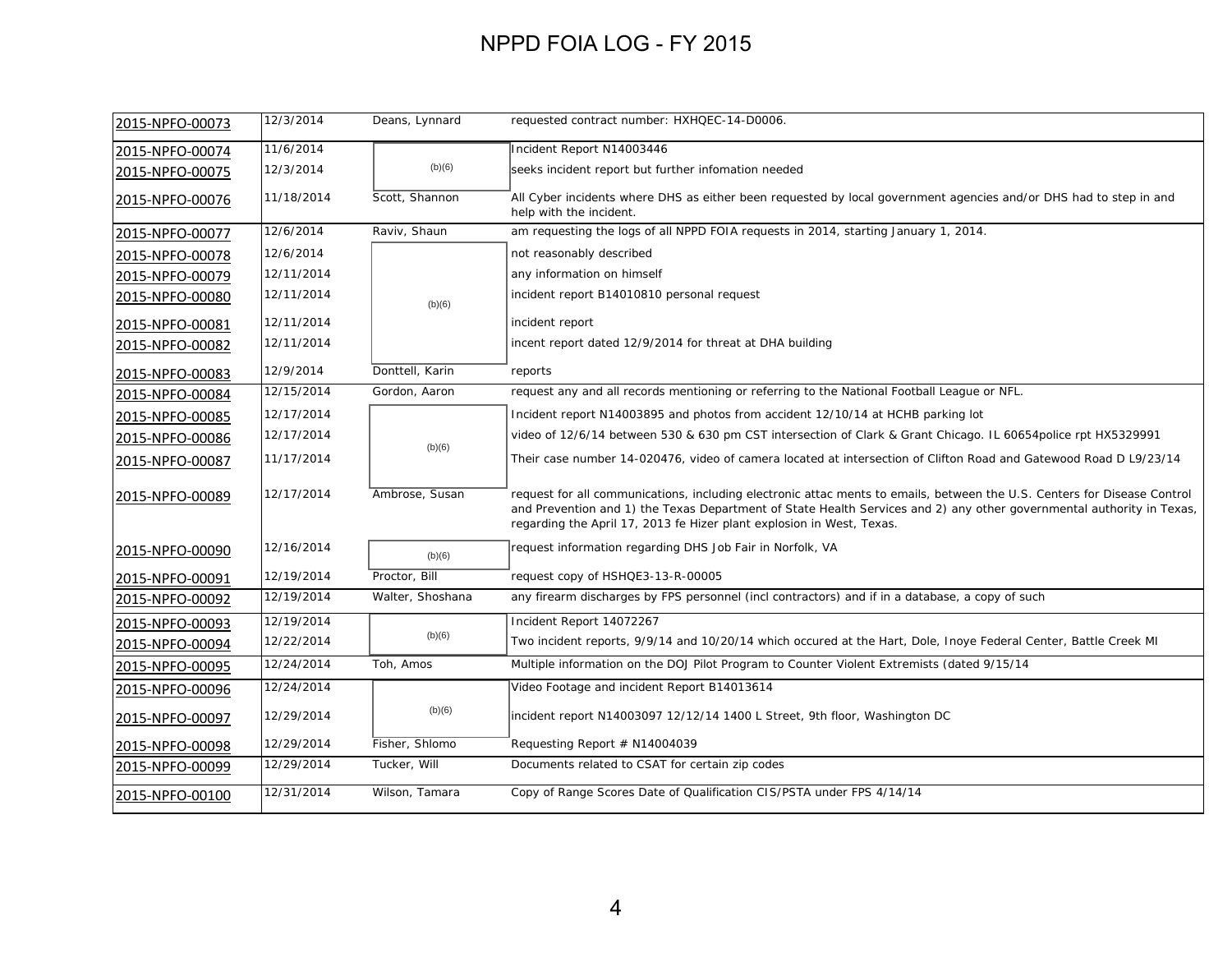| 2015-NPFO-00101 | 12/31/2014 |                     | (b)(6)<br>The requester is seeking records regarding any and all FPS records located in Los Angeles, CA regarding<br>(b)(6)                                                                                                                     |
|-----------------|------------|---------------------|-------------------------------------------------------------------------------------------------------------------------------------------------------------------------------------------------------------------------------------------------|
| 2015-NPFO-00102 | 1/5/2015   | (b)(6)              | all emails from 12/1/13 to 1/6/15 between Leyni Rosario and Tracey Watkins whether via DHS accounts or personal<br>accounts                                                                                                                     |
| 2015-NPFO-00103 | 1/6/2015   | Leland, Moselle     | entrance/exit log from 8-22-2012 from the Norfolk Office of Disability on behalf of client<br>(b)(6)                                                                                                                                            |
| 2015-NPFO-00104 | 12/18/2014 |                     | any records under his name<br>(b)(6)                                                                                                                                                                                                            |
|                 |            | (b)(6)              | (b)(6)                                                                                                                                                                                                                                          |
| 2015-NPFO-00105 | 1/6/2015   |                     | copy of incidient report that took place at the Jackson Federal Building in Seattle on 12/2/14                                                                                                                                                  |
| 2015-NPFO-00106 | 12/31/2014 | Tucker, Will        | CSAT Security Vulnerability Assessments for certain zip codes                                                                                                                                                                                   |
| 2015-NPFO-00107 | 1/8/2015   |                     | incident report from summer of 2013 at EPA building                                                                                                                                                                                             |
| 2015-NPFO-00108 | 1/8/2015   | (b)(6)              | Incident Report                                                                                                                                                                                                                                 |
| 2015-NPFO-00109 | 1/9/2015   |                     | Incident report N15000060                                                                                                                                                                                                                       |
| 2015-NPFO-00110 | 1/9/2015   | Jarchow, Judy       | Third Party request for incident report B14013037 dated Dec 14, 2014 related to a slip and fall at the USDA parking lot<br>located at 4300 Goodfellow Rd. St Louis, MO.                                                                         |
| 2015-NPFO-00111 | 1/12/2015  | Abebe, Serawut      | Any report or video from accident on 11/27/14 at 5:30pm, 1st Ave and Marion St, Jackson Federal Building, Seattle WA<br>on behalf of client<br>(b)(6)                                                                                           |
| 2015-NPFO-00112 | 1/9/2015   | (b)(6)              | accident report, number N15000038. The accident occurred on 1/7/15 at the Ronald Reagan Building at approximately<br>3:30 in the afternoon.                                                                                                     |
| 2015-NPFO-00113 | 12/22/2014 | Canty, Ricardo      | request a copy of the Statement of Work following contract HSHQEC-11-D-00003 plus all modifications that were made to<br>the contract with indexes.                                                                                             |
| 2015-NPFO-00114 | 1/9/2015   | Santos, Rose        | documents identified to HSHQVT-10-J-00058 (EAGLE)                                                                                                                                                                                               |
| 2015-NPFO-00115 | 1/13/2015  | Small, Wayne        | requesting the original copy of the signed agreement / contract between DHS and Paragon Systems.                                                                                                                                                |
| 2015-NPFO-00116 | 1/13/2015  |                     | Incident report N14003933 Ronald Regan Bldg 12/18/14 Officer Lucas, stolen laptop                                                                                                                                                               |
| 2015-NPFO-00117 | 1/13/2015  | (b)(6)              | Report P15000434 ring investigation Region 3                                                                                                                                                                                                    |
| 2015-NPFO-00118 | 1/12/2015  |                     | any information related to human testing on her between 2007-to current date                                                                                                                                                                    |
| 2015-NPFO-00119 | 1/2/2015   | Hightower, Tashawna | copy of report of DMC event 1404-5246 pm 10/20/14.                                                                                                                                                                                              |
| 2015-NPFO-00120 | 1/13/2015  |                     | All documentation relating to the position which the Director occupies, full record of applicants, emails & other<br>documentation related to the selection, all documents establishing the position as SES.                                    |
| 2015-NPFO-00121 | 1/13/2015  | (b)(6)              | Incident Report B13003049 date of incident 06/05/2013                                                                                                                                                                                           |
| 2015-NPFO-00122 | 1/20/2015  |                     | Incident report B15000454                                                                                                                                                                                                                       |
| 2015-NPFO-00123 | 1/21/2015  |                     | Incident report                                                                                                                                                                                                                                 |
| 2015-NPFO-00124 | 1/14/2015  | King, Scriven       | Any documents, correspondence, reports, and presentations containing data on physical security attacks against critical<br>infrastructure from November 2008 to February 2014                                                                   |
| 2015-NPFO-00125 | 1/19/2015  | Dunn, Brian         | requesting a copy of all documents regarding the administration of any contracts between the United States Department<br>of Homeland Security and ADT LTD NM for services at the George Bush Intercontinental Airport located in Houston, Texas |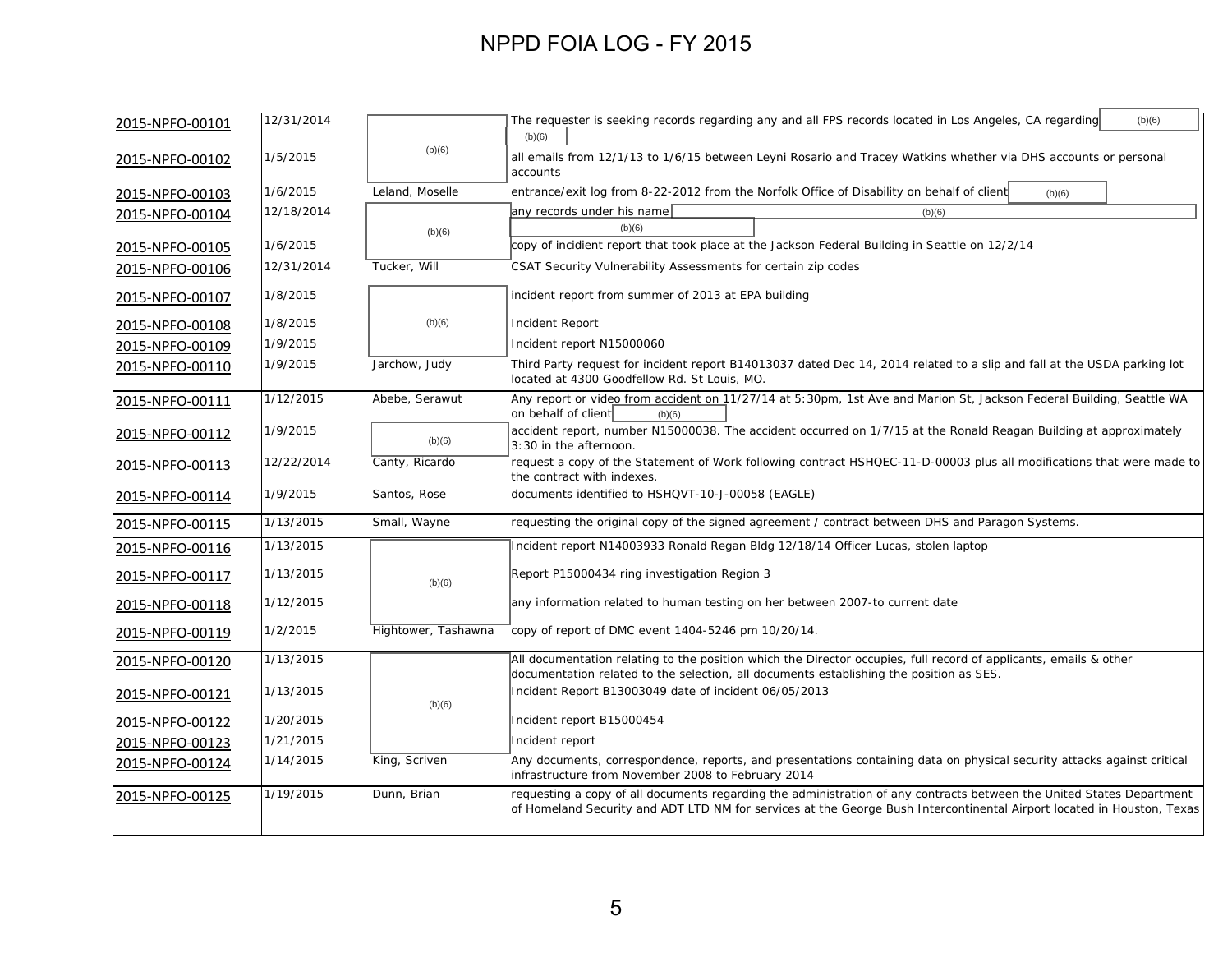| 2015-NPFO-00126 | 1/21/2015 |                | all records pertaining to the transfer of an employee to Florida                                                                                                                                                                                                                                                                                                                                                                                                                                                                                                                                                                                                                                                                                                                                                                                                                                                                                                                                                            |
|-----------------|-----------|----------------|-----------------------------------------------------------------------------------------------------------------------------------------------------------------------------------------------------------------------------------------------------------------------------------------------------------------------------------------------------------------------------------------------------------------------------------------------------------------------------------------------------------------------------------------------------------------------------------------------------------------------------------------------------------------------------------------------------------------------------------------------------------------------------------------------------------------------------------------------------------------------------------------------------------------------------------------------------------------------------------------------------------------------------|
| 2015-NPFO-00127 | 1/20/2015 |                | incident report P15000434 dated 11/17/14                                                                                                                                                                                                                                                                                                                                                                                                                                                                                                                                                                                                                                                                                                                                                                                                                                                                                                                                                                                    |
| 2015-NPFO-00128 | 1/22/2015 |                | Incident Report #: B15000721 Incident Address: 8899 east 56th Street Indianapolis, IN 46249; Bean Federal Center;<br>South-West parking lot. My car is a Black Dodge Charger, 2013 4 door with Alaska plates. It was hit in the parking lot<br>and no information was left. I got to work at 0930 and was at my car by 1615. I did not visit the lot during the day.<br>Someone hit my car on the rear passenger side bumper and ran. The accident caused a big dent and crack in my<br>bumper. Please provide me or the<br>ith a copy of the video surveillance if anything<br>(b)(6)<br>was caught on camera.                                                                                                                                                                                                                                                                                                                                                                                                             |
| 2015-NPFO-00129 | 1/23/2015 | (b)(6)         | incident report N150000152 from Jan 14, 2015                                                                                                                                                                                                                                                                                                                                                                                                                                                                                                                                                                                                                                                                                                                                                                                                                                                                                                                                                                                |
| 2015-NPFO-00130 | 1/25/2015 |                | information on all NPPD SES positions                                                                                                                                                                                                                                                                                                                                                                                                                                                                                                                                                                                                                                                                                                                                                                                                                                                                                                                                                                                       |
| 2015-NPFO-00131 | 1/26/2015 |                | I am requesting information under the Freedom of Information Act. An investigation was conducted by the Federal<br>Protective Service as related to an alleged altercation occurring between myself and a co-worker who alleges that I<br>assaulted him. I also request a copy of any and all video footage related to this incident from the video cameras located<br>in and around the Federal Protective Service office on the fifth floor. Originating Office: Federal Protective Service, (b)(6)<br>(b)(6)                                                                                                                                                                                                                                                                                                                                                                                                                                                                                                             |
| 2015-NPFO-00132 | 1/27/2015 | Falodun, Wole  | video footage of an accident which occured on Jan 7 2015 on behalf of his clien<br>(b)(6)                                                                                                                                                                                                                                                                                                                                                                                                                                                                                                                                                                                                                                                                                                                                                                                                                                                                                                                                   |
| 2015-NPFO-00133 | 1/27/2015 | (b)(6)         | camera footage from any buildings that are located at the intersection of Constitution Ave. NW and 14th Street,<br>Washington, DC 20002 that will show an accident that happened on 1/21/2015 between the hours of 2:00pm and<br>3:00pm between an 2015 Porsche 911 and a 2010 Chevrolet Suburban.                                                                                                                                                                                                                                                                                                                                                                                                                                                                                                                                                                                                                                                                                                                          |
| 2015-NPFO-00134 | 1/27/2015 | Greene, Warren | requesting a copy of the FPS/DHS Contract between American Security programs and Federal Protective Services,<br>worksite: National Institute of Health                                                                                                                                                                                                                                                                                                                                                                                                                                                                                                                                                                                                                                                                                                                                                                                                                                                                     |
| 2015-NPFO-00135 | 1/21/2015 | Kendus, Mary   | request incident report                                                                                                                                                                                                                                                                                                                                                                                                                                                                                                                                                                                                                                                                                                                                                                                                                                                                                                                                                                                                     |
| 2015-NPFO-00136 | 1/29/2015 | Lawson, Kirt   | information related to contract number HSHQEH12J00001                                                                                                                                                                                                                                                                                                                                                                                                                                                                                                                                                                                                                                                                                                                                                                                                                                                                                                                                                                       |
| 2015-NPFO-00137 | 1/28/2015 | (b)(6)         | On Tuesday, February 20, at 1:30 PM, I met with Department of Homeland Security personnel and officers from the<br>Federal Protective Service personnel at the Major General Emmett J. Bean Federal Center in Indianapolis, Indiana. The<br>officers informed me that they received notification from the Police Department in Carmel, Indiana tha<br>(b)(6)<br>a former employee of Defense Finance and Accounting Service, informed a mental health practitioner that he wanted to<br>and two of my coworkers. I respectfully request copies of all written correspondence, tracking #s,<br>kill me,<br>(b)(6)<br>case $\#s$ , case files, report $\#s$ , reports, and other related records, including but limited to 1) the notification and<br>correspondence between the mental health practitioner and Carmel Police Department, 2) the notification and<br>correspondence between Carmel Police Department to DHS and, 3) notification and correspondence from DHS to the<br>Defense Finance and Accounting Service |
| 2015-NPFO-00138 | 1/29/2015 | (b)(6)         | Incident Report regarding incident that occurred on 11/14/14 B14012408                                                                                                                                                                                                                                                                                                                                                                                                                                                                                                                                                                                                                                                                                                                                                                                                                                                                                                                                                      |
| 2015-NPFO-00139 | 2/2/2015  | Nolen, Austin  | Any and all records maintained by USMS related to the "Pledge of Resistance" demonstration and civil disobedience action<br>which occurred on March 10th, 2014 at the William J Green Federal Building, 600 Arch Street, Philadelphia, PA,                                                                                                                                                                                                                                                                                                                                                                                                                                                                                                                                                                                                                                                                                                                                                                                  |
| 2015-NPFO-00140 | 1/25/2015 | (b)(6)         | The requester is seeking records regarding copy of firearms certifications and training for<br>including<br>(b)(6)<br>SGIM class training.                                                                                                                                                                                                                                                                                                                                                                                                                                                                                                                                                                                                                                                                                                                                                                                                                                                                                  |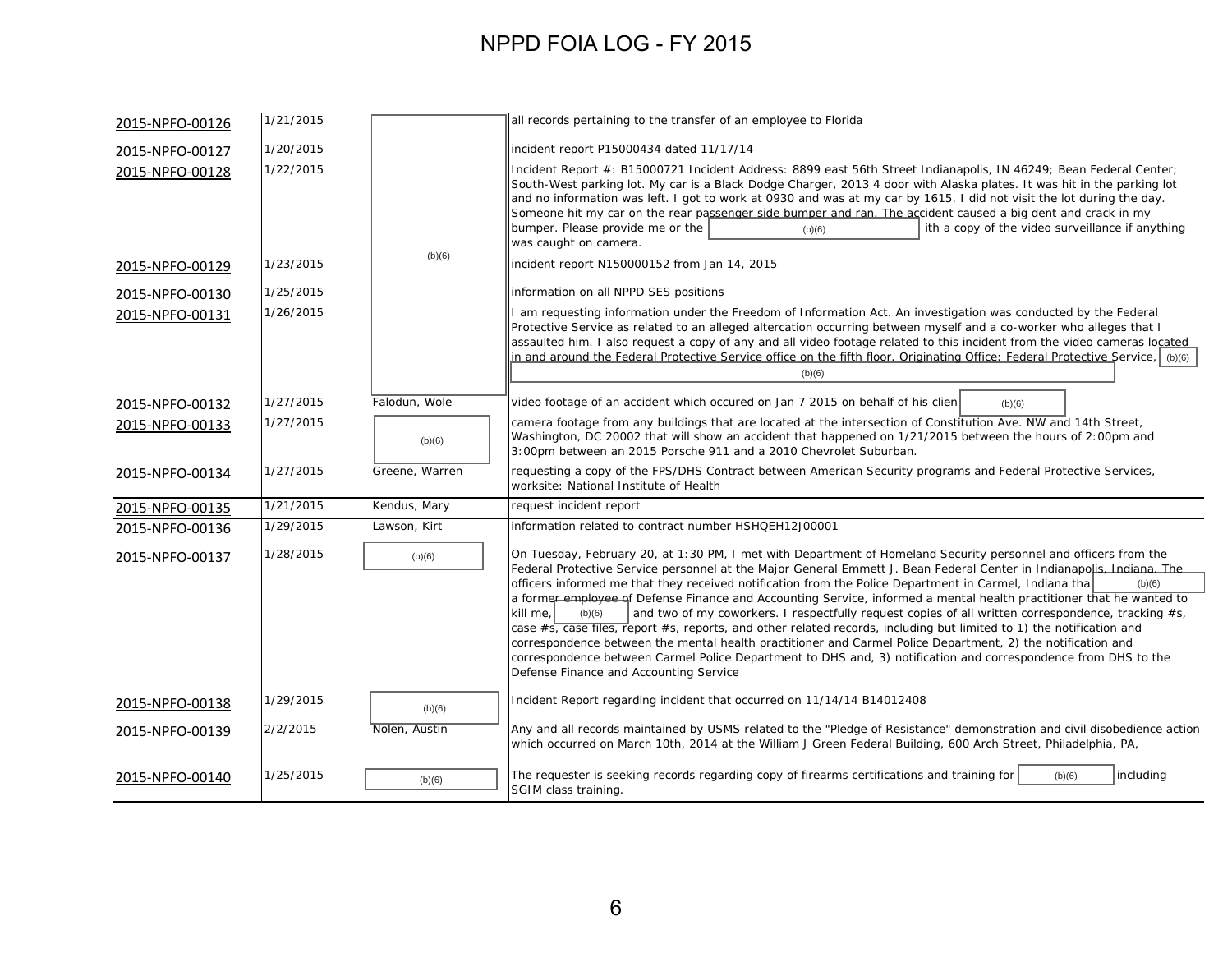| 2015-NPFO-00141 | 2/3/2015  | (b)(6)          | would like to request records regarding myself<br>Agencies<br>(b)(6)<br>involved include the Federal Protective Service (FPS) and the U.S. Marshall's Service. There may be other agency records<br>1 am unaware of 1.1/9/15 telephone call with<br>(b)(6)                                                                                                                                                                                                                                                                                                                    |
|-----------------|-----------|-----------------|-------------------------------------------------------------------------------------------------------------------------------------------------------------------------------------------------------------------------------------------------------------------------------------------------------------------------------------------------------------------------------------------------------------------------------------------------------------------------------------------------------------------------------------------------------------------------------|
|                 |           |                 | 2. All emails, letters, and voice mail transcripts available.<br>(b)(6)<br>stated he had recorded<br>(b)(6)<br>to the Corporation for National Community Service (CNCS), Reno, NV and<br>voice mail messages from<br>(b)(6)<br>Washington D.C. offices, around November and December 2014.                                                                                                                                                                                                                                                                                    |
| 2015-NPFO-00142 | 2/5/2015  | Cochran, Jug    | I am requesting a copy of the incident report (Report Number B15000658) from Jan 16th, 2015. (not an agency to<br>agency request) A NARA employee hit the EXIT gate arm on our property and I need to contact that person for<br>reimbursement of gate repair costs, I would appreciate as much contact information as possible provided within the<br>quidelines of FOIA.                                                                                                                                                                                                    |
| 2015-NPFO-00143 | 2/6/2015  |                 | I would like to request to release the incident report for Report Number - B15001435                                                                                                                                                                                                                                                                                                                                                                                                                                                                                          |
| 2015-NPFO-00144 | 2/9/2015  | (b)(6)          | I am requesting a copy of the report under the Freedom of Information Act. This incident occurred on February 4, 2015 at<br>about 5:20pm at the General Services Administration Regional Office Building 301 7th & D Streets, SW., Washington, DC<br>20407. We need a copy of the report for the employee file. Case Control# N15000408                                                                                                                                                                                                                                       |
| 2015-NPFO-00145 | 2/9/2015  |                 | requesting Vacancy ID: 1198097; Announcement Number: FS-1198097-AC14                                                                                                                                                                                                                                                                                                                                                                                                                                                                                                          |
| 2015-NPFO-00146 | 1/16/2015 | Hasan, Isaiah   | Requesting video footage. Law firm has been authorized to receive report.                                                                                                                                                                                                                                                                                                                                                                                                                                                                                                     |
| 2015-NPFO-00147 | 2/12/2015 | Robinson, Wills | request that a copy of documents concerning the following subject matter be provided to me: Investigations related to<br>government issued or owned computers/laptops/devices since the beginning of 2013. I am primarily interested in the<br>misuse of accounts. This could have led to internal investigations by the department or prosecution.                                                                                                                                                                                                                           |
| 2015-NPFO-00148 | 2/10/2015 | Faraji, Toisha  | the incident involving Office of Personnel Management employees<br>(b)(6)<br>at Union Square, 999<br>North Capitol Street, NE, Washington, DC, on September 19, 2014.                                                                                                                                                                                                                                                                                                                                                                                                         |
| 2015-NPFO-00149 | 2/12/2015 | Borders, Angela | Please reference case: B15000976-Accident -Traffic Accident-Non-injury-USCIS-FL32 41ZZ-01-23-15.                                                                                                                                                                                                                                                                                                                                                                                                                                                                              |
| 2015-NPFO-00150 | 2/12/2015 | (b)(6)          | I would like to request a copy of my accident report for documentation purposes.<br>(b)(6)                                                                                                                                                                                                                                                                                                                                                                                                                                                                                    |
|                 |           |                 | (b)(6)                                                                                                                                                                                                                                                                                                                                                                                                                                                                                                                                                                        |
| 2015-NPFO-00151 | 2/13/2015 |                 | request documents related to: Vacancy Identification Number: FS 1215495, Announcement Number: FS-1215495-MQ15                                                                                                                                                                                                                                                                                                                                                                                                                                                                 |
| 2015-NPFO-00152 | 2/13/2015 |                 | Requesting incident report filed by<br>(b)(6)<br>regards to an search conducted by<br>Security Officer<br>(b)(6)<br>preventing him to his Social Security Hearing                                                                                                                                                                                                                                                                                                                                                                                                             |
| 2015-NPFO-00153 | 2/18/2015 | (b)(6)          | requesting video footage                                                                                                                                                                                                                                                                                                                                                                                                                                                                                                                                                      |
| 2015-NPFO-00154 | 2/19/2015 |                 | I would like to request a copy of police report for theft of personal property. The report number is P15001533 (code<br>0640) & was created on 2/18/15 by<br>(b)(6)                                                                                                                                                                                                                                                                                                                                                                                                           |
| 2015-NPFO-00155 | 2/20/2015 | Tseng, Antony   | . Copies of all reports submitted to the U.S. Department of Homeland Security, Federal Protective Service, dated<br>Tuesday, October 21, 2014, regarding the incident involving<br>hat took place at the Ted Weiss Federal<br>(b)(6)<br>Building, 290 Broadway, New York, NY, Broadway lobby/security check point entrance. 2. Copies of all video and audio<br>from Tuesday, October 21, 2014, regarding the incident involving<br>that took place at the Ted Weiss<br>(b)(6)<br>Federal Building, 290 Broadway, New York, NY, Broadway lobby/security check point entrance. |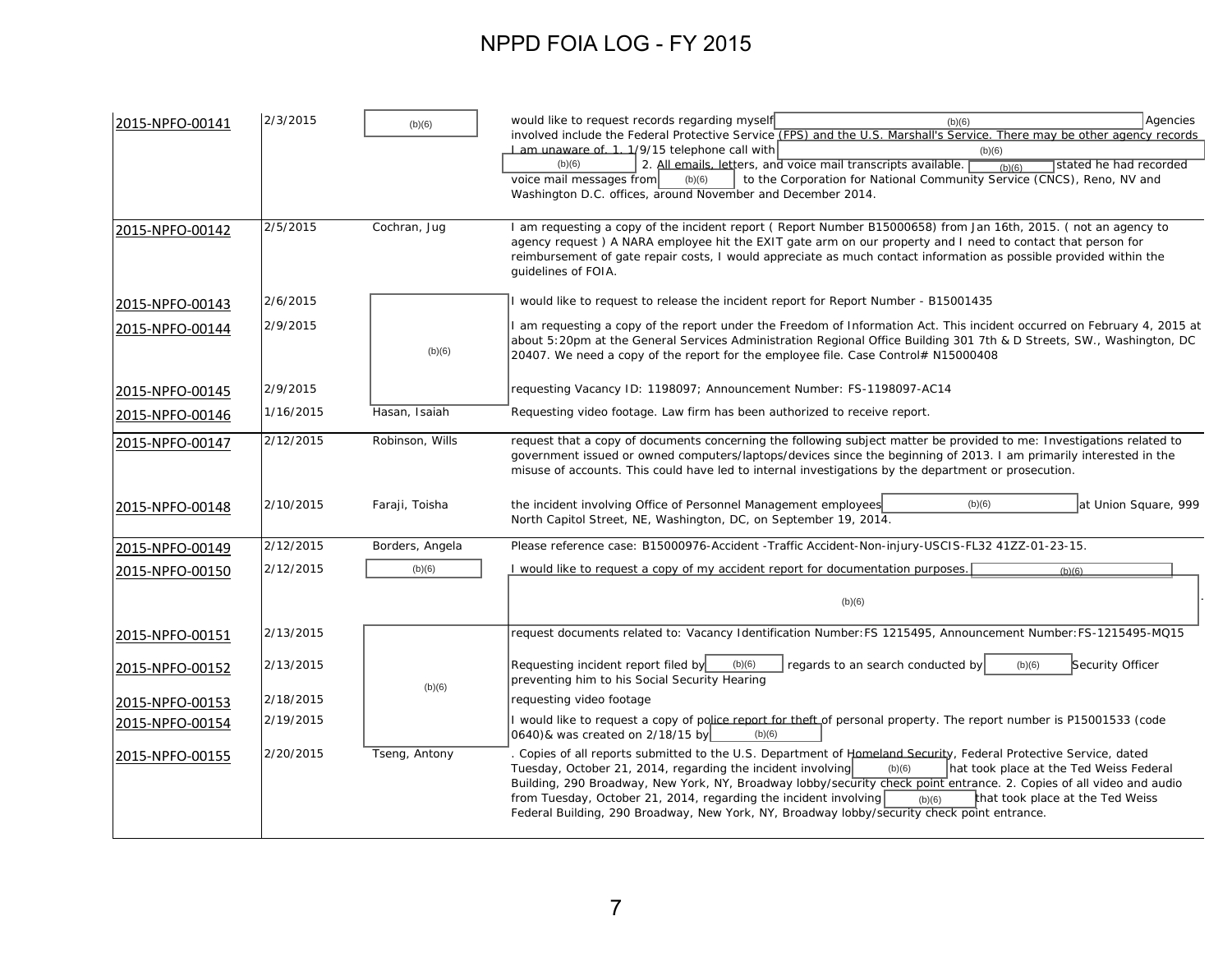| 2015-NPFO-00156 | 2/20/2015 |                   | (b)(6)<br>copy of my police report by<br>Report number is N15000353.                                                                                                                                                                                           |
|-----------------|-----------|-------------------|----------------------------------------------------------------------------------------------------------------------------------------------------------------------------------------------------------------------------------------------------------------|
| 2015-NPFO-00157 | 2/20/2015 | (b)(6)            | This is a FOIA request for the police report #15000592 on the Feb. 18 9:30 AM auto accident involving my DC tag<br>(b)(6)                                                                                                                                      |
| 2015-NPFO-00158 | 2/11/2015 | Newell, Amanda    | KOB Eyewitness News 4 request all documents, memoranda, emails, voice messages, or video associated with the<br>blasting of 9 windows at US Bankruptcy Court 500 Gold Avenue Southwest Albuquerque, NM 87102 on Wednesday,<br>February 11, 2015.               |
| 2015-NPFO-00160 | 2/22/2015 |                   | request records pertaining to himself                                                                                                                                                                                                                          |
| 2015-NPFO-00161 | 2/24/2015 | (b)(6)            | requested docs related to Announcement number FS-1080993-AC14                                                                                                                                                                                                  |
| 2015-NPFO-00162 | 2/24/2015 | Pearson, Sam      | request access to and copies of NPPD's Outreach and Engagement Strategy and Implementation Plan for contacting<br>noncompliant CFATS facilities.                                                                                                               |
| 2015-NPFO-00163 | 2/17/2015 | Hasbrouck, Edward | request access to and copies of all meeting minutes and other records pertaining to any Facility Security Committee<br>(FSC) in various locations.                                                                                                             |
| 2015-NPFO-00164 | 2/12/2015 | Hasbrouck, Edward | request access to and copies of the following documents referenced as Appendices A, B, and C of, and also listed as<br>references in Section 7, page 34, of, The Risk Management Process for Federal Facilities: An Interagency Security<br>Committee Standard |
| 2015-NPFO-00165 | 1/13/2015 | Thomas, Archibald | Request copies of contracts                                                                                                                                                                                                                                    |
| 2015-NPFO-00166 | 2/24/2015 | (b)(6)            | incident report and to supply the following information. On 12/19/14 @ 9:20 I fell at the Ron Dellums Federal Office<br>Bldg., 1301 Clay Street, Oakland, Calif. 94612.<br>(b)(6)                                                                              |
| 2015-NPFO-00167 | 2/24/2015 |                   | (b)(6)<br>The incident report I am requested is for an incident that occurred on February 4, 2015 at the Department of Commerce<br>Headquarters located at 1401 Constitution Ave, NW, Washington, DC 20230. My FPS case number is N15000406                    |
| 2015-NPFO-00168 | 2/24/2015 |                   | theft report associated with case N15000658                                                                                                                                                                                                                    |
| 2015-NPFO-00169 | 2/25/2015 |                   | Requester had an accident and for workers comp reasons needs report to be sent to her address listed below<br>(b)(6)<br>(b)(6)                                                                                                                                 |
| 2015-NPFO-00170 | 2/25/2015 |                   | In order to request a copy of CASE#: N15000621                                                                                                                                                                                                                 |
| 2015-NPFO-00171 | 2/19/2015 |                   | Requesting information regarding 6 job announcements                                                                                                                                                                                                           |
| 2015-NPFO-00172 | 2/26/2015 | (b)(6)            | Report number: N15000683 Responding<br>Date of Report: February 24, 2015<br>(b)(6)                                                                                                                                                                             |
| 2015-NPFO-00173 | 2/27/2015 |                   | am writing to obtain a copy of an incident report on February 11, 2015 between<br>(b)(6)<br>(b)(6)<br>and me.<br>has taken a report from co-workers and me.<br>(b)(6)                                                                                          |
| 2015-NPFO-00174 | 3/3/2015  |                   | Incident report                                                                                                                                                                                                                                                |
| 2015-NPFO-00175 | 2/23/2015 |                   | Lake View Development Group, LLC., the owners of 111 and 112 Lake View Parkway, Suffolk, Virginia. I have two<br>incidents that need reporting and repairs                                                                                                     |
| 2015-NPFO-00176 | 2/27/2015 |                   | am requesting any criminal investigations; any threat assessment investigations, any records at all that you may hold<br>lon me.                                                                                                                               |
| 2015-NPFO-00177 | 3/4/2015  |                   | New request client had another panic attack asking for incident report                                                                                                                                                                                         |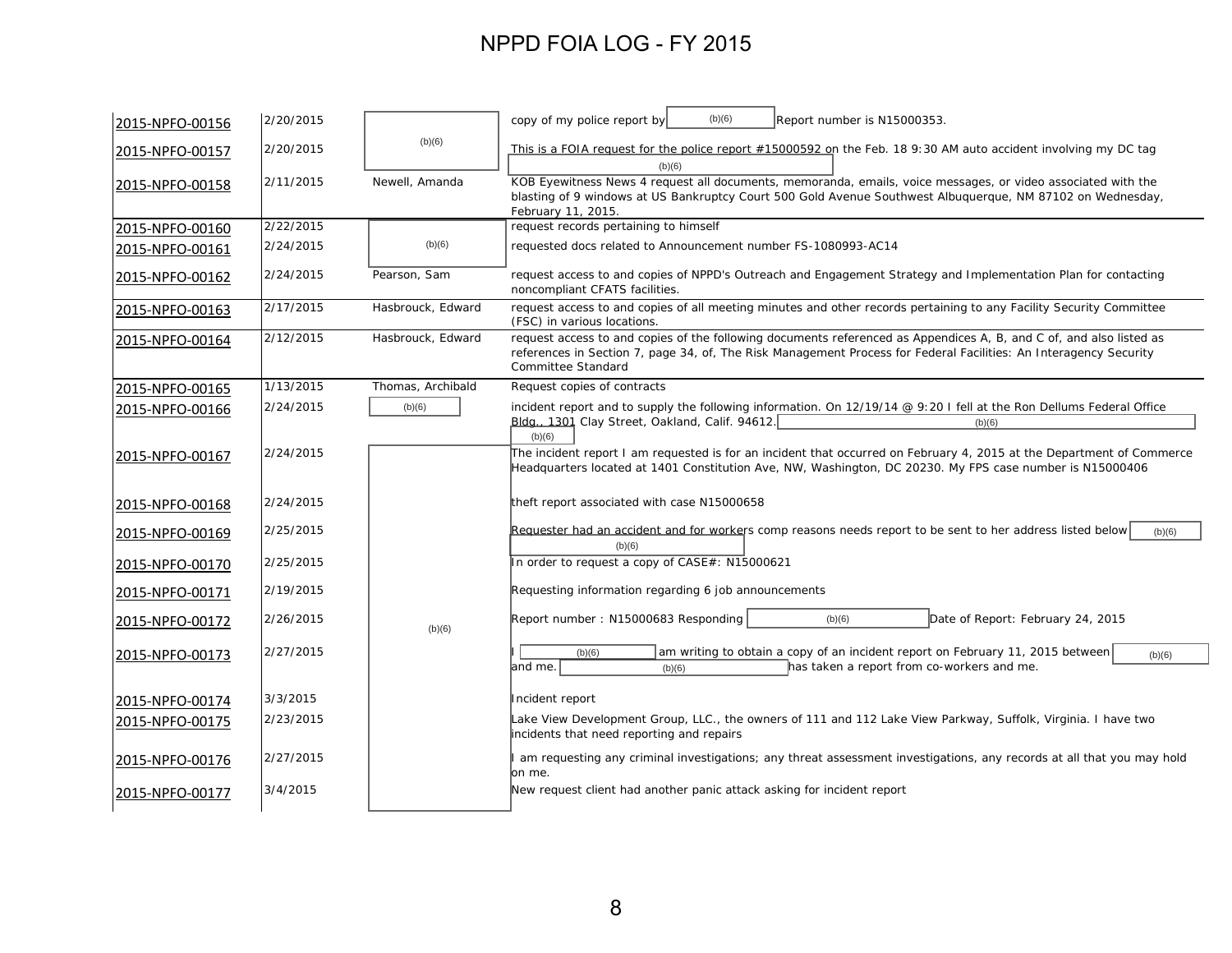| 2015-NPFO-00178 | 2/27/2015 | Sullivan, Eileen | request access to and copies of correspondence logs pertaining to Sen. Rand Paul and his staff, from Jan. 1, 2011 to the<br>present.                                                                                                                                                                                                                                                                                                                                                                        |
|-----------------|-----------|------------------|-------------------------------------------------------------------------------------------------------------------------------------------------------------------------------------------------------------------------------------------------------------------------------------------------------------------------------------------------------------------------------------------------------------------------------------------------------------------------------------------------------------|
| 2015-NPFO-00179 | 3/2/2015  | Jones, Cameron   | seeking information on the effectiveness of watch lists that were created to prevent terrorist attacks prior to 9/11 and<br>post 9/11.                                                                                                                                                                                                                                                                                                                                                                      |
| 2015-NPFO-00180 | 3/5/2015  | (b)(6)           | Several days ago two rings were stolen from my desk at my office. I reported the theft to FPS (please see below). They<br>were insured, but in order for me to make a claim with the insurance company, they need a copy of the police report, the<br>officer in charge of the investigation<br>(b)(6)<br>told me to write to you all to request a copy of that police report,<br>which is Police Report Case Control Number N15000769 on Wednesday, March 4, 2015                                          |
| 2015-NPFO-00181 | 3/5/2015  | Green, William   | use of personal email accounts by NPPD employees and any related policies                                                                                                                                                                                                                                                                                                                                                                                                                                   |
| 2015-NPFO-00182 | 3/6/2015  | Norwich, Angie   | request for RFP #HSHQDC10R00006                                                                                                                                                                                                                                                                                                                                                                                                                                                                             |
| 2015-NPFO-00183 | 3/5/2015  | (b)(6)           | I respectfully request a Report of Investigation of the assault on me on 02/20/15 at the Federal Aviation Administration<br>2895 SW 145th Ave, Miramar, FL 33027<br>(b)(6)<br>I make this request in accordance with FOIA or the Privacy Act whichever will provide me<br>(b)(6)<br>with the most non redacted information. If any law allows I would prefer a non redacted copy<br>(b)(6)<br>and ask if you can expedite the request and send it via e-mail. If not $m\bar{y}$ address is below.<br>(b)(6) |
| 2015-NPFO-00184 | 3/6/2015  |                  | blh                                                                                                                                                                                                                                                                                                                                                                                                                                                                                                         |
| 2015-NPFO-00185 | 3/9/2015  |                  | any documentation pertaining to himself                                                                                                                                                                                                                                                                                                                                                                                                                                                                     |
| 2015-NPFO-00186 | 3/9/2015  |                  | information pertaining to himself                                                                                                                                                                                                                                                                                                                                                                                                                                                                           |
| 2015-NPFO-00187 | 3/9/2015  | Le, Thien        | request Contract Number: GS07P11HHD0004                                                                                                                                                                                                                                                                                                                                                                                                                                                                     |
| 2015-NPFO-00188 | 3/10/2015 | (b)(6)           | requesting Accident Report #N15000724                                                                                                                                                                                                                                                                                                                                                                                                                                                                       |
| 2015-NPFO-00189 | 2/13/2015 | Berns, Jeremy    | Any and all records of communication (including but not limited to letters, written requests, reports, telephone records,<br>electronic communication, complaints, investigations, violation and memos) between your department (and all divisions<br>and agencies under your jurisdiction) and the following individual: Marco Rubio, or his offices for the following dates:<br>1998-2015.                                                                                                                |
| 2015-NPFO-00190 | 3/12/2015 |                  | incident report                                                                                                                                                                                                                                                                                                                                                                                                                                                                                             |
| 2015-NPFO-00191 | 3/11/2015 |                  | The incident happened in the Robert A. Young building located at 1222 Spruce St. St Louis MO 63108 I was exiting the<br>basement elevator. My personal e mail address is<br>(b)(6)                                                                                                                                                                                                                                                                                                                          |
| 2015-NPFO-00192 | 3/13/2015 | (b)(6)           | video footage between Estes Kafauer Federal bldg and us coort house on broadway                                                                                                                                                                                                                                                                                                                                                                                                                             |
| 2015-NPFO-00193 | 3/13/2015 |                  | Incident report from 3-11-15 parking lot at 985 Michigan ave detroit mi                                                                                                                                                                                                                                                                                                                                                                                                                                     |
| 2015-NPFO-00194 | 3/16/2015 | Deans, Lynnard   | contract GS-07-F-56541P                                                                                                                                                                                                                                                                                                                                                                                                                                                                                     |
| 2015-NPFO-00195 | 3/13/2015 | O'Brien, Alexa   | all documentation on impact of wiki-leaks compromise                                                                                                                                                                                                                                                                                                                                                                                                                                                        |
| 2015-NPFO-00196 | 3/11/2015 | Thomas, Kay      | numerous contracts - transfer from HQ                                                                                                                                                                                                                                                                                                                                                                                                                                                                       |
| 2015-NPFO-00197 | 3/17/2015 | Gaughan, Thomas  | contract number HSHQE113D0002 with Paragon in Mass                                                                                                                                                                                                                                                                                                                                                                                                                                                          |
| 2015-NPFO-00198 | 3/16/2015 | Santos, Rose     | request a copy of the following documents identified to HSHQDC13J00076                                                                                                                                                                                                                                                                                                                                                                                                                                      |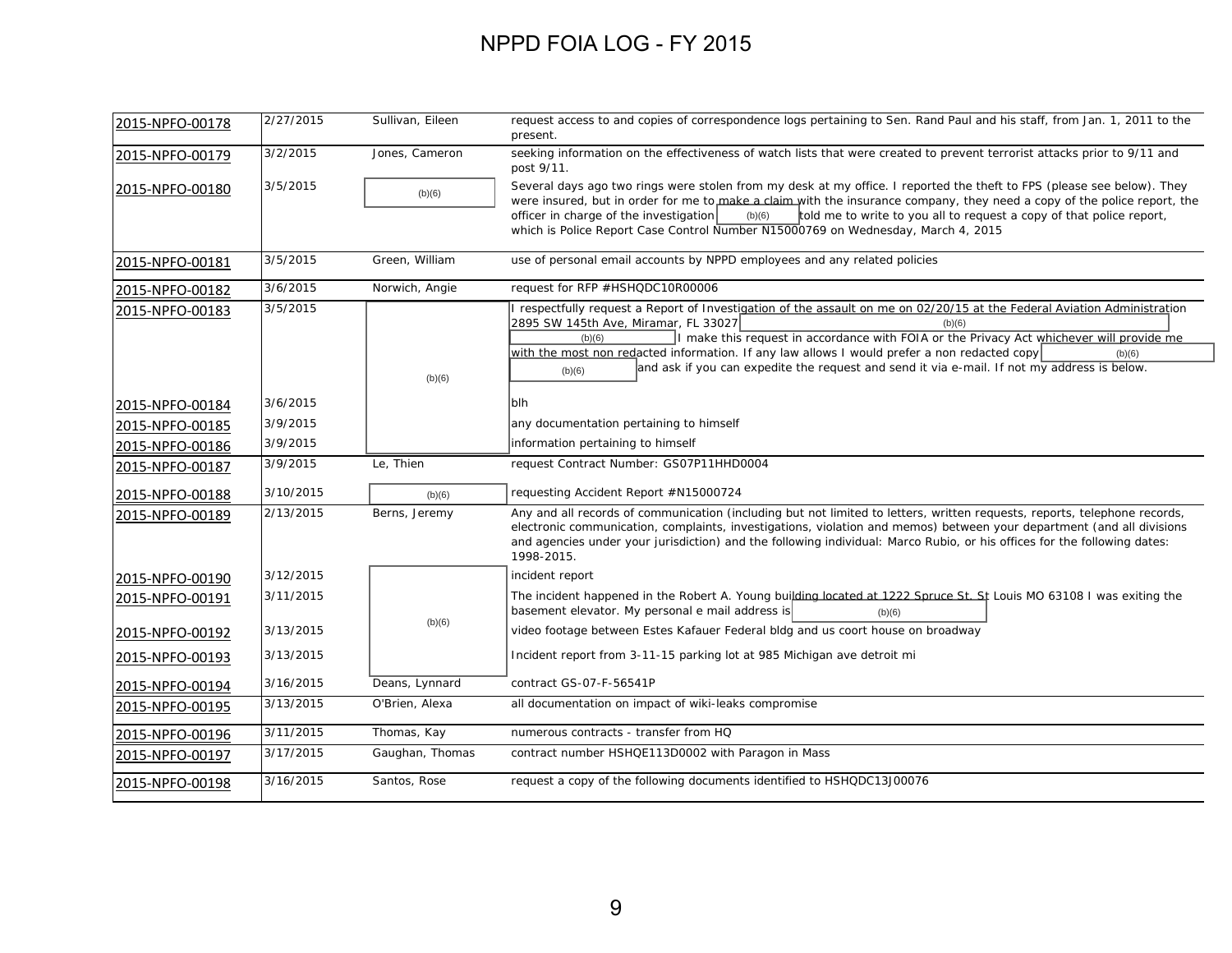| 2015-NPFO-00199 | 3/18/2015 | Trautman, Geoff      | All security camera footage recorded on the premises of the John E. Moss building (located at 650 Capitol Mall,<br>Sacramento, CA 95814), and/or under the jurisdiction of the Sacramento Field Office of the Department of Homeland<br>Security, by any camera with a complete or partial view of 7th Street, N Street, 5th Street, or Capitol Mall between the<br>hours of 12:00 am and 6:00 am on the morning of Sunday, March 8, 2015. For the purposes of this FOIA request, the the<br>term premises includes, but is not limited to, the interior of the John E. Moss Building, the exterior of the John E. Moss<br>building, and the gated parking lot bordered by 7th and N Street. |
|-----------------|-----------|----------------------|----------------------------------------------------------------------------------------------------------------------------------------------------------------------------------------------------------------------------------------------------------------------------------------------------------------------------------------------------------------------------------------------------------------------------------------------------------------------------------------------------------------------------------------------------------------------------------------------------------------------------------------------------------------------------------------------|
| 2015-NPFO-00201 | 3/19/2015 | Koenigsknecht, Brian | and an auto incident with report #B15001858 and code 2128. We will need the following<br>customer<br>(b)(6)<br>information: date of loss, time of loss, name of person who hit our customer, and the person who hit our customers<br>phone number.                                                                                                                                                                                                                                                                                                                                                                                                                                           |
| 2015-NPFO-00202 | 3/19/2015 | Jones, Willie        | copy of video footage showing confrontation of two parties that are represented by local #444<br>(b)(6)                                                                                                                                                                                                                                                                                                                                                                                                                                                                                                                                                                                      |
| 2015-NPFO-00203 | 3/19/2015 | Santos, Rose         | request a copy of the following documents identified to HSHQC711J00008: 1. Contract, with all attachments and<br>complete SOW/PWS 2. All Task Orders with SOW/PWS                                                                                                                                                                                                                                                                                                                                                                                                                                                                                                                            |
| 2015-NPFO-00204 | 3/23/2015 | Ocampo, Carla        | request a report of case # N15000906 Activity Code 1530. DC Licensing as well as NAEYC are requesting this information<br>no later than March 25, 2015.                                                                                                                                                                                                                                                                                                                                                                                                                                                                                                                                      |
| 2015-NPFO-00205 | 2/24/2015 | (b)(6)               | incident report and to supply the following information. On 12/19/14 @ 9:20 I fell at the Ron Dellums Federal Office<br>Bldg., 1301 Clay Street, Oakland, Calif. 94612. My Event # is 1405-6035                                                                                                                                                                                                                                                                                                                                                                                                                                                                                              |
| 2015-NPFO-00206 | 1/12/2015 | Abebe, Serawut       | And thus, would you please provide us with a copy of the surveillance video and also the name of the security guard                                                                                                                                                                                                                                                                                                                                                                                                                                                                                                                                                                          |
| 2015-NPFO-00207 | 3/23/2015 |                      | I am requesting a copy of a report created by<br>(b)(6)<br>of U.S. DHS, for an accident that took<br>place on government premises on Monday, March 16, 2015. The report number is N15000902.                                                                                                                                                                                                                                                                                                                                                                                                                                                                                                 |
| 2015-NPFO-00208 | 3/23/2015 | (b)(6)               | I would like to request a copy of the report and the case status of incident #N15000920. I am the victim in the reported<br>incident. The incident occurred on March 17, 2015 at the Potomac Center, 550 12th Street SW, Washington, DC 20410.                                                                                                                                                                                                                                                                                                                                                                                                                                               |
| 2015-NPFO-00210 | 3/20/2015 | Santos, Rose         | requesting the previous RFP related documents for RFP #: HSHQDC10R00006 as well as Amendment #1 that was<br>released on June 8th 2010. The associated contract award number is HSHQDC-11-D-00002. 2) RFP HSHQDC-09-R-00078                                                                                                                                                                                                                                                                                                                                                                                                                                                                   |
| 2015-NPFO-00211 | 3/25/2015 | (b)(6)               | requesting report number N15000482 activity code 1905.                                                                                                                                                                                                                                                                                                                                                                                                                                                                                                                                                                                                                                       |
| 2015-NPFO-00212 | 3/26/2015 | Doone, Seamus        | Yesterday our driver<br>(b)(6)<br>accidentally backed into a garage door at a Federal Government building located at<br>1961 Stout St, Denver, CO, 80294. This happened sometime around 9:00AM on 3/25/14. The case number that I was<br>given by the officer on duty filing the report was D15002665.                                                                                                                                                                                                                                                                                                                                                                                       |
| 2015-NPFO-00213 | 3/27/2015 |                      | copy of inverstigation involving himself by FPS in February 2015                                                                                                                                                                                                                                                                                                                                                                                                                                                                                                                                                                                                                             |
| 2015-NPFO-00214 | 3/27/2015 |                      | copy of incident report N1500885 dtd 3/11 at the St Elizabeth campus                                                                                                                                                                                                                                                                                                                                                                                                                                                                                                                                                                                                                         |
| 2015-NPFO-00215 | 3/27/2015 | (b)(6)               | incident report 15001058 dtd 3/26 ronald regan bldg                                                                                                                                                                                                                                                                                                                                                                                                                                                                                                                                                                                                                                          |
| 2015-NPFO-00216 | 3/27/2015 |                      | incident report B15003720 dtd 3/27                                                                                                                                                                                                                                                                                                                                                                                                                                                                                                                                                                                                                                                           |
| 2015-NPFO-00217 | 3/28/2015 | Fitzmorris, Sean     | incident report re<br>o# 15000353<br>(b)(6)                                                                                                                                                                                                                                                                                                                                                                                                                                                                                                                                                                                                                                                  |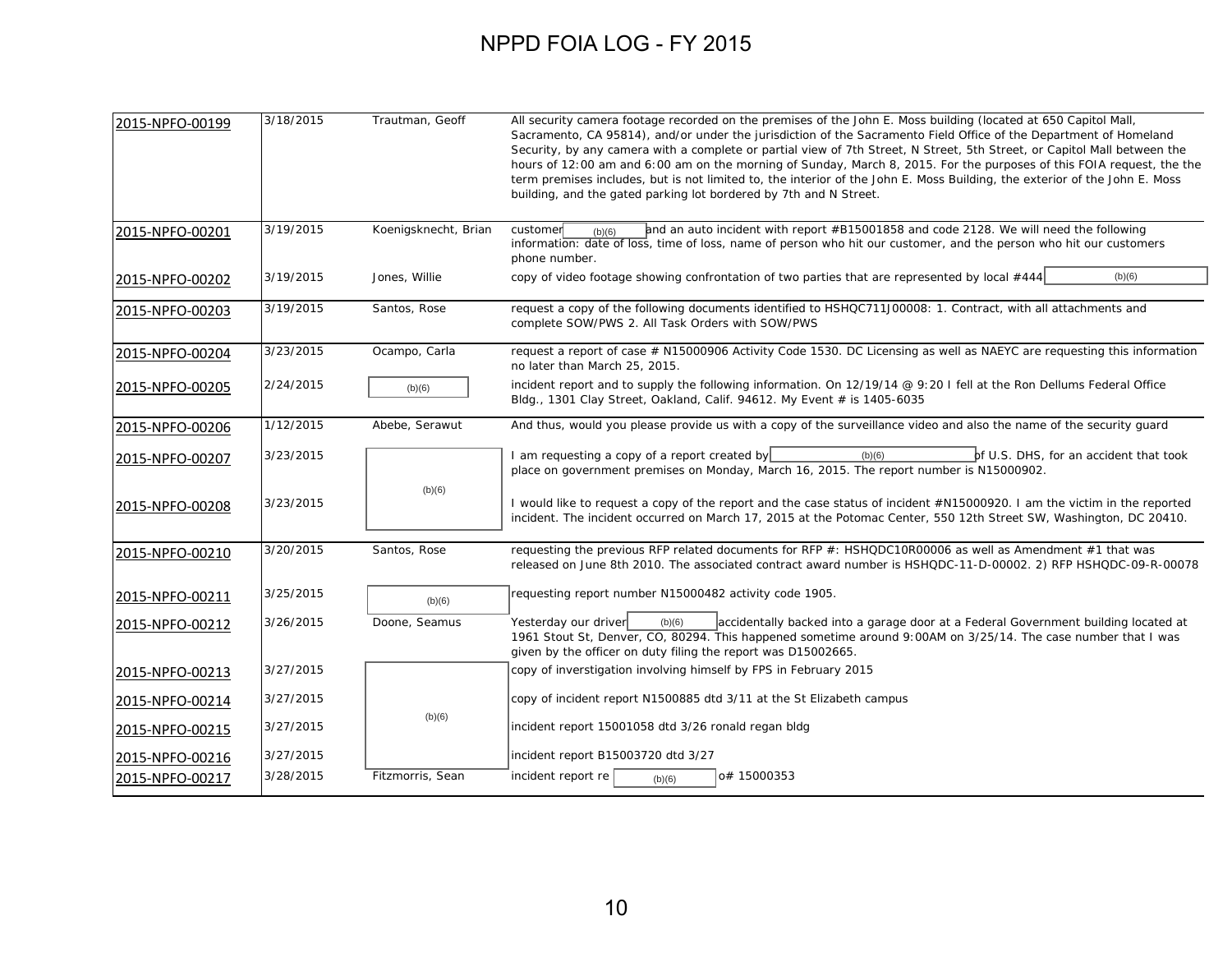| 2015-NPFO-00218 | 3/30/2015 | MacFarlane, Scott | All EMAILS sent or received from ALL email addresses used by Suzanne Spaulding, David Hess, Steven Harris and Phyllis<br>Schneck between February 1, 2015 and February 8, 2015 that include the keyword Super Bowl or Phoenix or Glendale                                                                                                                                                                                                                                                                                                 |
|-----------------|-----------|-------------------|-------------------------------------------------------------------------------------------------------------------------------------------------------------------------------------------------------------------------------------------------------------------------------------------------------------------------------------------------------------------------------------------------------------------------------------------------------------------------------------------------------------------------------------------|
| 2015-NPFO-00219 | 3/30/2015 | MacFarlane, Scott | All emails sent or received from all email addresses from L. Eric Patterson between October 28, 2014 and October 31,<br>2014 that include the keyword heighten (including heightened, Parliament or Canada                                                                                                                                                                                                                                                                                                                                |
| 2015-NPFO-00220 | 3/18/2015 | Marshall, William | information relating to the cut century link cable                                                                                                                                                                                                                                                                                                                                                                                                                                                                                        |
| 2015-NPFO-00221 | 3/30/2015 | Turnmine, John    | Requesting Report B15002521 For a third part<br>(b)(6)                                                                                                                                                                                                                                                                                                                                                                                                                                                                                    |
| 2015-NPFO-00222 | 3/31/2015 | Pearson, Sam      | Pursuant to the federal Freedom of Information Act, 5 U.S.C. § 552, I request access to and copies of any training<br>manuals or description of procedures for DHS employees regarding monitoring "open source articles and reporting on<br>facilities" in order to identify potentially noncompliant CFATS facilities. According to Activity 1.4 on page 11 of the<br>document, "Outreach Implementation Plan for CFATS," dated March 18, 2015, this is a practice conducted by the CFATS<br>program to identify noncompliant facilities |
| 2015-NPFO-00223 | 3/31/2015 | Pearson, Sam      | Pursuant to the federal Freedom of Information Act, 5 U.S.C. § 552, I request access to and copies of any quarterly<br>CFATS updates and resources sent to covered chemical facilities in April 2015. According to page 16 of the document,<br>"Outreach Implementation Plan for CFATS," dated March 18, 2015, the CFATS program plans to [p]rovide quarterly<br>CFATS updates and resources to covered chemical facilities, beginning with the first such update to be completed by April<br>2015.                                       |
| 2015-NPFO-00224 | 4/1/2015  |                   | request documents pertaining to announcement FS-1210814-AC15                                                                                                                                                                                                                                                                                                                                                                                                                                                                              |
| 2015-NPFO-00225 | 4/2/2015  | (b)(6)            | report number is P15000569                                                                                                                                                                                                                                                                                                                                                                                                                                                                                                                |
| 2015-NPFO-00226 | 4/2/2015  | Mabie, Bryan      | I work for G4S Compliance & Investigations and we are submitting this FOIA request on behalf of our client, Gallagher<br>Bassett Services, Inc. They are requesting a copy of an incident report regarding an incident that happened on<br>September 5, 2014 at the IRS Center on the 11th Floor of the One Detroit Center Building, 500 Woodward Avenue,<br>Detroit, MI 48226.                                                                                                                                                           |
| 2015-NPFO-00227 | 4/2/2015  | (b)(6)            | Date: 3/12/15 Time: 6:50 AMI received a request from workman's comp to provide<br>(b)(6)<br>this information. My manger needs to provide this information to workman's comp by Monday the 6th. Any help you can<br>give would be great.                                                                                                                                                                                                                                                                                                   |
| 2015-NPFO-00228 | 4/3/2015  | Camsmith, Josue   | Good afternoon. I am inguiring about a report that was filed with Homeland Security case number N15000453. I am the<br>The incident happened at the Ronald<br>insurance company for<br>(b)(6)<br>Regan Federal Building at 13000 Pennsylvania Ave. I am requesting a copy of the report so I can finish my investigation.<br>Please send it to this email, or fax it to 1800-531-8669 with the claim numbe<br>-1 attached. Thank you<br>(b)(6)                                                                                            |
| 2015-NPFO-00229 | 4/2/2015  | Greshko, Michael  | seeking records produced between January 1, 2008, and April 1, 2015, relevant to the implementation of DHS' Chemical<br>Facility Anti-Terrorism Standards (CFATS) at the Massachusetts Institute of Technology (MIT), a research university<br>located in Cambridge, MA.                                                                                                                                                                                                                                                                  |
| 2015-NPFO-00230 | 4/14/2015 | Deans, Lynnard    | request contract #GS-07-F56541P                                                                                                                                                                                                                                                                                                                                                                                                                                                                                                           |
| 2015-NPFO-00231 | 4/16/2015 | (b)(6)            | $\mathop{\mathsf{case}}$ reopened old case $\#$ 00209                                                                                                                                                                                                                                                                                                                                                                                                                                                                                     |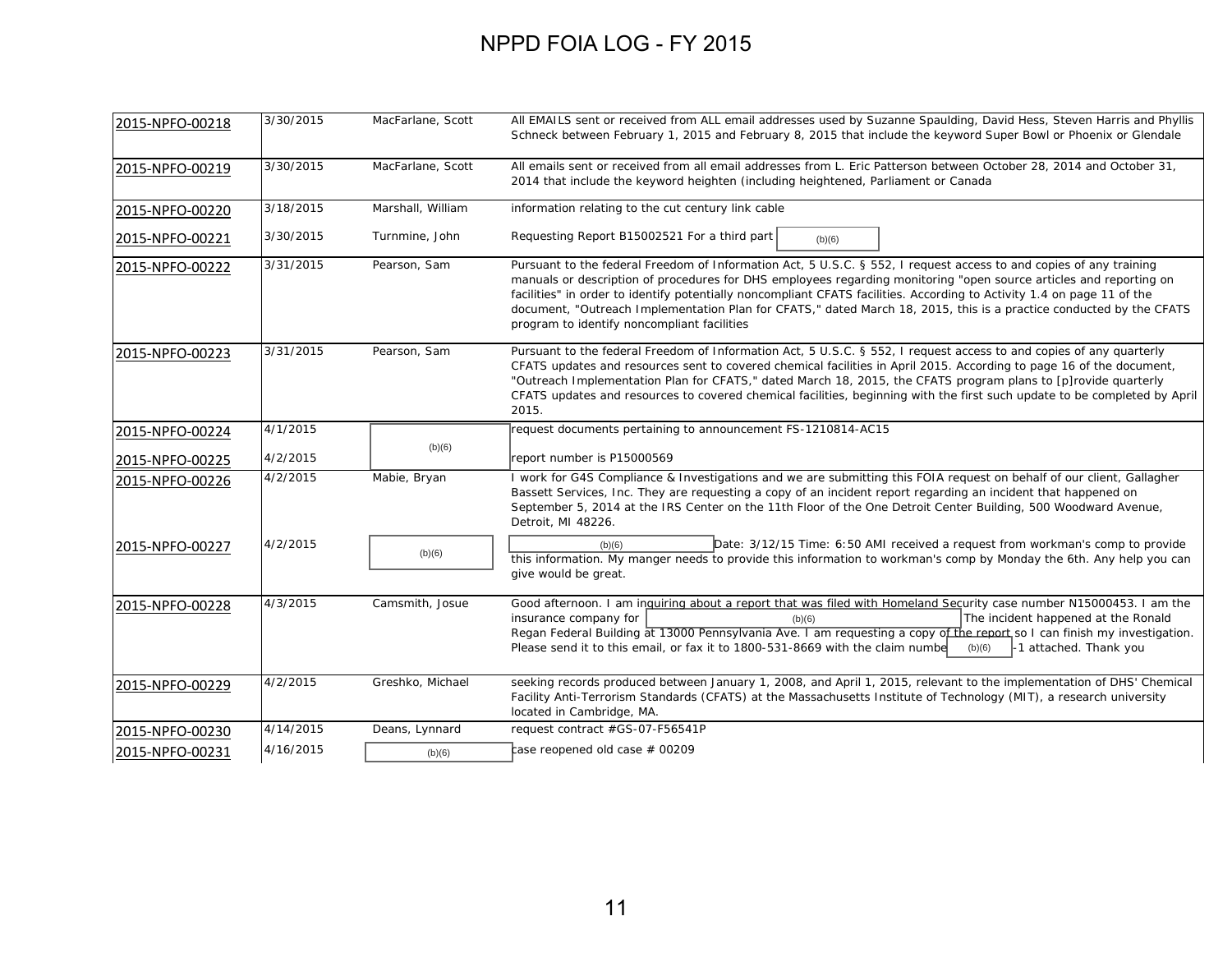| 2015-NPFO-00232 | 4/17/2015 |                   | 1 am requesting a copy of the tape dated February 19, 2015 from SW 5 POST 14 SOUTH DRIVE between 4:20 and 4:25<br>pm, as a traffic incident occurred with my car and another car. My car was parked at this time beside a vehicle in parking<br>space #38. I believe, the driver leaving parking space #38 hit my vehicle on the driver's front with his rear passenger<br>side. I have already requested that this tape be saved from this date and it should be available for a copy. |
|-----------------|-----------|-------------------|-----------------------------------------------------------------------------------------------------------------------------------------------------------------------------------------------------------------------------------------------------------------------------------------------------------------------------------------------------------------------------------------------------------------------------------------------------------------------------------------|
| 2015-NPFO-00233 | 4/17/2015 | (b)(6)            | copy of the incident report that has case number B11004186a.                                                                                                                                                                                                                                                                                                                                                                                                                            |
| 2015-NPFO-00234 | 4/15/2015 |                   | Assault/ Incident report from 3/25/2014 which occurred at 201 Varick Street NY, NY Officer<br>(b)(6)                                                                                                                                                                                                                                                                                                                                                                                    |
| 2015-NPFO-00235 | 4/8/2015  | Vance, Donald     | requesting copy of any reports of tests conducted of the WPS                                                                                                                                                                                                                                                                                                                                                                                                                            |
| 2015-NPFO-00236 | 4/16/2015 |                   | <b>Incident Report</b>                                                                                                                                                                                                                                                                                                                                                                                                                                                                  |
| 2015-NPFO-00237 | 4/16/2015 |                   | <b>Incident Report</b>                                                                                                                                                                                                                                                                                                                                                                                                                                                                  |
| 2015-NPFO-00238 | 4/17/2015 |                   | Incident Report 15003256                                                                                                                                                                                                                                                                                                                                                                                                                                                                |
| 2015-NPFO-00239 | 4/17/2015 | (b)(6)            | Incident Report B15004251                                                                                                                                                                                                                                                                                                                                                                                                                                                               |
| 2015-NPFO-00240 | 4/17/2015 |                   | Copy of incident report                                                                                                                                                                                                                                                                                                                                                                                                                                                                 |
| 2015-NPFO-00241 | 4/17/2015 |                   | Incident Report 15018195                                                                                                                                                                                                                                                                                                                                                                                                                                                                |
| 2015-NPFO-00242 | 4/10/2015 | Powers, Shawn     | review docs transferred from DOC                                                                                                                                                                                                                                                                                                                                                                                                                                                        |
| 2015-NPFO-00243 | 4/19/2015 |                   | Video Footage                                                                                                                                                                                                                                                                                                                                                                                                                                                                           |
| 2015-NPFO-00244 | 4/20/2015 | (b)(6)            | Incident report                                                                                                                                                                                                                                                                                                                                                                                                                                                                         |
| 2015-NPFO-00245 | 3/23/2015 | Davis, Minyard    | requested National Cyber security Center 2014-15 annual budget                                                                                                                                                                                                                                                                                                                                                                                                                          |
| 2015-NPFO-00246 | 4/13/2015 | Green, William    | All correspondence between the NPPD and the following corporations: 1.) Harris Corporation and 2.) Digital Receiver<br>Technology, Inc                                                                                                                                                                                                                                                                                                                                                  |
| 2015-NPFO-00247 | 4/14/2015 | Powers, Shawn     | review docs received from DOC                                                                                                                                                                                                                                                                                                                                                                                                                                                           |
| 2015-NPFO-00248 | 4/16/2015 | Powers, Shawn     | review docs received from DOC                                                                                                                                                                                                                                                                                                                                                                                                                                                           |
| 2015-NPFO-00249 | 4/8/2015  | Nuckols, Ben      | Records of all communications on April 7, 2015, about power outages in Washington, DC and the surrounding region,<br>backup systems that restored power to the affected federal buildings, the amount of time it took for backup systems to<br>activate and any problems or complications that arose.                                                                                                                                                                                   |
| 2015-NPFO-00250 | 4/8/2015  | MacFarlane, Scott | All emails sent or received by the DHS Chief of Staff, director of Intelligence & Analysis, director of NPP, director of S&T<br>and director of Public Affairs between 12p-7p (eastern) April 7, 2015 that include the keyword outage or Charles County<br>or White House                                                                                                                                                                                                               |
| 2015-NPFO-00251 | 4/20/2015 |                   | report number 14072758                                                                                                                                                                                                                                                                                                                                                                                                                                                                  |
| 2015-NPFO-00252 | 4/14/2015 |                   | 9/30/13 audio files                                                                                                                                                                                                                                                                                                                                                                                                                                                                     |
| 2015-NPFO-00254 | 4/8/2015  |                   | Incident Report DI5002695                                                                                                                                                                                                                                                                                                                                                                                                                                                               |
| 2015-NPFO-00255 | 4/21/2015 | (b)(6)            | <b>Incident Report</b>                                                                                                                                                                                                                                                                                                                                                                                                                                                                  |
| 2015-NPFO-00256 | 4/20/2015 |                   | Incident Report D15000750                                                                                                                                                                                                                                                                                                                                                                                                                                                               |
| 2015-NPFO-00257 | 4/20/2015 |                   | Incident report, video footage and fotographs                                                                                                                                                                                                                                                                                                                                                                                                                                           |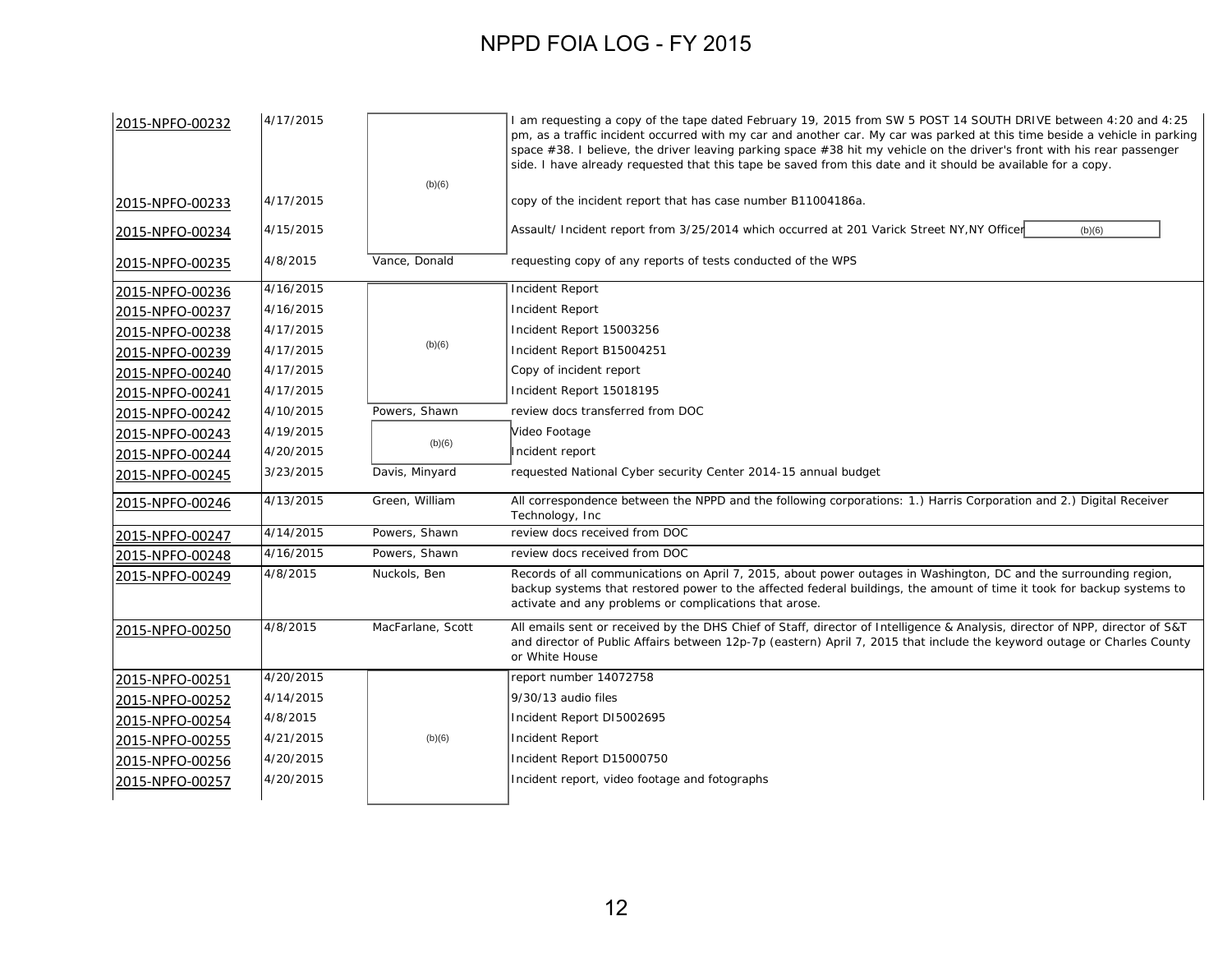| 2015-NPFO-00258 | 4/21/2015 | (b)(6)              | I was told to contact this email to get a copy of my police report - I was the victim of an incident at CG Headquarters on<br>Friday 4/17. The officer who assisted me wa<br>(b)(6)<br>The case number I was given is: N15001302. Please<br>assist. Very Respectfully,                                                                                                                                                                                                        |
|-----------------|-----------|---------------------|-------------------------------------------------------------------------------------------------------------------------------------------------------------------------------------------------------------------------------------------------------------------------------------------------------------------------------------------------------------------------------------------------------------------------------------------------------------------------------|
| 2015-NPFO-00259 | 4/18/2015 | Mungo, Leonard      | request FPS records pertaining to his client                                                                                                                                                                                                                                                                                                                                                                                                                                  |
| 2015-NPFO-00260 | 4/22/2015 |                     | On March 11, 2015 I, slipped and fell in front of the<br>requesting a copy of an incident report for myself<br>(b)(6)<br>café at St. Elizabeth location in Washington, DC.                                                                                                                                                                                                                                                                                                    |
| 2015-NPFO-00262 | 4/22/2015 | (b)(6)              | incident report(s) resulting from an incident that took place on Dec. 5, 2014 at approximately 1415 hrs at Thomas<br>Johnson Drive, Frederick, Maryland 21702.<br>(b)(6)<br>7500 Security Blvd., Baltimore, MD) were the officers on duty and called by USDA/ NRCS for assistance.<br>(b)(6)<br>(b)(6)<br>of NRCS to assist with the removal of an employee<br>They were called b<br>from the<br>(b)(6)<br>premises after getting a proposal to remove from federal services. |
| 2015-NPFO-00263 | 4/23/2015 |                     | the report $#$ N15001221                                                                                                                                                                                                                                                                                                                                                                                                                                                      |
| 2015-NPFO-00264 | 4/23/2015 |                     | Case Control #15004326                                                                                                                                                                                                                                                                                                                                                                                                                                                        |
| 2015-NPFO-00265 | 4/22/2015 | Zick, Jason         | Contract No. HSHQDC12F00087 inclusive of all twelve contract modifications (P00001 through P00012                                                                                                                                                                                                                                                                                                                                                                             |
| 2015-NPFO-00266 | 4/15/2015 | (b)(6)              | incident reports                                                                                                                                                                                                                                                                                                                                                                                                                                                              |
| 2015-NPFO-00267 | 4/23/2015 | Hasbrouck, Edward   | Facility security level relating to facility committee for 17 facilities                                                                                                                                                                                                                                                                                                                                                                                                      |
| 2015-NPFO-00268 | 4/26/2015 | Gaughan, Thomas     | a releasable copy of the updated DHS NPPD FPS Protective Security Officer SMART Book.                                                                                                                                                                                                                                                                                                                                                                                         |
| 2015-NPFO-00269 | 4/26/2015 | Ravnitzky, Michael  | request a copy of each report or study produced by or for the DNPP on the risks of geomagnetic storms to the nation.                                                                                                                                                                                                                                                                                                                                                          |
| 2015-NPFO-00270 | 4/28/2015 | Leopold, Jason      | events currently happening in Baltimore MD                                                                                                                                                                                                                                                                                                                                                                                                                                    |
| 2015-NPFO-00271 | 4/29/2015 |                     | file number is #P15001940                                                                                                                                                                                                                                                                                                                                                                                                                                                     |
| 2015-NPFO-00272 | 4/29/2015 | (b)(6)              | My Name is<br>Report number<br>(b)(6)<br>B15004731 and the incident location was Richard Bolling Federal Building downtown kansas City, MO SILPADA .925<br>Sterlling Silver jewelry was STOLEN / . / // /                                                                                                                                                                                                                                                                     |
| 2015-NPFO-00273 | 5/5/2015  | McConahy, Matt      | related to certain individuals<br>email<br>(b)(6)                                                                                                                                                                                                                                                                                                                                                                                                                             |
| 2015-NPFO-00274 | 5/1/2015  | (b)(6)              | Requesting incident report #N15001355                                                                                                                                                                                                                                                                                                                                                                                                                                         |
| 2015-NPFO-00275 | 4/21/2015 | Salvatore, Jennifer | information relating to an investigation on client                                                                                                                                                                                                                                                                                                                                                                                                                            |
| 2015-NPFO-00276 | 5/4/2015  |                     | Video Footage                                                                                                                                                                                                                                                                                                                                                                                                                                                                 |
| 2015-NPFO-00277 | 5/4/2015  | (b)(6)              | Incident report                                                                                                                                                                                                                                                                                                                                                                                                                                                               |
| 2015-NPFO-00278 | 5/5/2015  |                     | copy of the incident report for case number P15003062 Incident Date-3.25.2015                                                                                                                                                                                                                                                                                                                                                                                                 |
| 2015-NPFO-00279 | 5/6/2015  | Green, William      | All correspondence between the NPPD and both Harris Corporation and Digital Receiver Technology, Inc. specifically<br>regarding the use or acquisition of cell site simulators, also known as IMSI catchers, by the NPPD. Both companies are<br>known to produce such devices and commercially provide them to several federal law enforcement agencies. I am<br>seeking all aforementioned correspondence from January 1, 2010 up to the receipt of this letter.             |
| 2015-NPFO-00280 | 5/7/2015  | (b)(6)              | REQUESTING INCIDENT REPORT                                                                                                                                                                                                                                                                                                                                                                                                                                                    |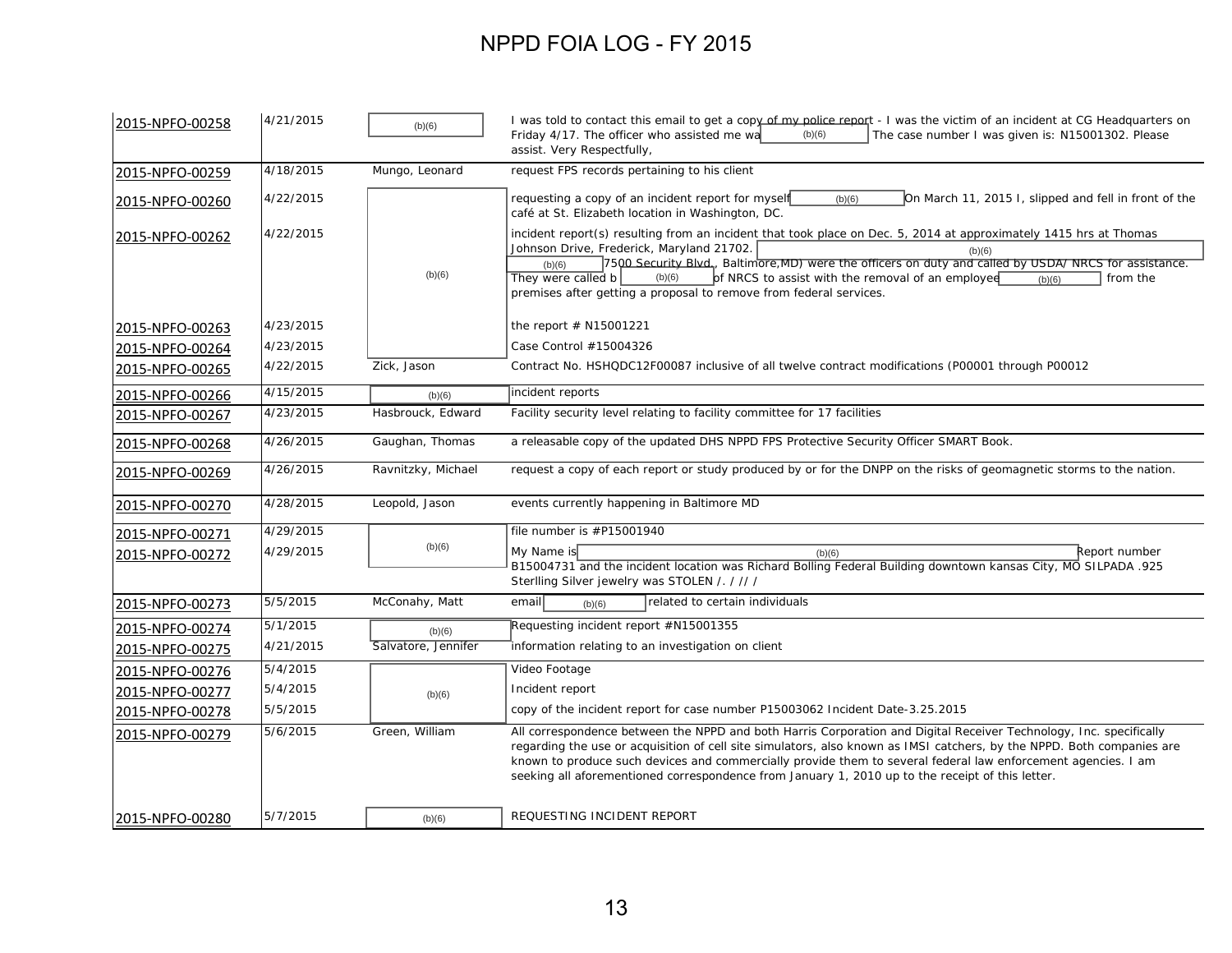| 2015-NPFO-00281 | 5/12/2015 | Mabie, Bryan        | 3rd party request                                                                                                                                                                                                                                                                                                                                                                                                                                                                  |
|-----------------|-----------|---------------------|------------------------------------------------------------------------------------------------------------------------------------------------------------------------------------------------------------------------------------------------------------------------------------------------------------------------------------------------------------------------------------------------------------------------------------------------------------------------------------|
| 2015-NPFO-00282 | 5/12/2015 |                     | Good Afternoon, I would like to request a copy of an incident report taken on a Paragon PSO missing PIV badges.<br>Paragon is currently the contractor on St Elizabeth site & I need copies of the report as requirement for the PSO's to<br>return to Bren Marr to obtain new PIV badges. CCN: N15003443<br>f I need to provide anything else<br>(b)(6)<br>please feel free to contact me.                                                                                        |
| 2015-NPFO-00283 | 5/12/2015 |                     | Requesting incident report D1500372                                                                                                                                                                                                                                                                                                                                                                                                                                                |
| 2015-NPFO-00284 | 5/12/2015 |                     | incident report                                                                                                                                                                                                                                                                                                                                                                                                                                                                    |
| 2015-NPFO-00285 | 5/12/2015 |                     | seeking information related to vacancy announcement FS-2080993-AC-14.                                                                                                                                                                                                                                                                                                                                                                                                              |
| 2015-NPFO-00286 | 5/12/2015 | (b)(6)              | Incident Report                                                                                                                                                                                                                                                                                                                                                                                                                                                                    |
| 2015-NPFO-00287 | 5/13/2015 |                     | incident report number 14072758                                                                                                                                                                                                                                                                                                                                                                                                                                                    |
| 2015-NPFO-00288 | 5/14/2015 |                     | incident Report                                                                                                                                                                                                                                                                                                                                                                                                                                                                    |
| 2015-NPFO-00289 | 5/14/2015 |                     | incident report                                                                                                                                                                                                                                                                                                                                                                                                                                                                    |
| 2015-NPFO-00290 | 5/14/2015 |                     | incident report                                                                                                                                                                                                                                                                                                                                                                                                                                                                    |
| 2015-NPFO-00291 | 5/14/2015 |                     | Incident report case reopened                                                                                                                                                                                                                                                                                                                                                                                                                                                      |
| 2015-NPFO-00292 | 5/8/2015  | Pearson, Sam        | I request access to and copies of any quarterly CFATS updates and resources sent to covered chemical facilities in April<br>2015. According to page 16 of the document, "Outreach Implementation Plan for CFATS," dated March 18, 2015                                                                                                                                                                                                                                             |
| 2015-NPFO-00293 | 5/15/2015 | (b)(6)              | Need report # D15-000856<br>01-27-15 11 am Social Security Dept., Colo.<br>(b)(6)<br>Springs, Co.                                                                                                                                                                                                                                                                                                                                                                                  |
| 2015-NPFO-00294 | 4/28/2015 | O'Brien, Alexa      | any and all records that were prepared, drafted, written, received, transmitted, resulting from, collected and/or<br>maintained by NPPD mentioning or referring to<br>Der Spiegel; the TOR Project, The Chaos Computer<br>(b)(6)<br>Club; Freedom of the Press Foundation; Cypherpunks; Cult of the Dead Cow; Noisebridge; Kink.com; Greenpeace;<br>Ruckus Society; Rainforest Action Network; and monochrom; Transparency International; Wikileaks; or Hackers on<br>Planet Earth |
| 2015-NPFO-00295 | 5/18/2015 |                     | Copy of an Incident Report, B15003880                                                                                                                                                                                                                                                                                                                                                                                                                                              |
| 2015-NPFO-00296 | 5/20/2015 |                     | Case Control #: B15005379.                                                                                                                                                                                                                                                                                                                                                                                                                                                         |
| 2015-NPFO-00297 | 5/21/2015 |                     | copy of incident report                                                                                                                                                                                                                                                                                                                                                                                                                                                            |
| 2015-NPFO-00298 | 5/25/2015 | (b)(6)              | any and all information on himself                                                                                                                                                                                                                                                                                                                                                                                                                                                 |
| 2015-NPFO-00299 | 5/4/2015  |                     | N15001021 3/24/15 at DOL                                                                                                                                                                                                                                                                                                                                                                                                                                                           |
| 2015-NPFO-00300 | 5/21/2015 |                     | request records pertaining to himself                                                                                                                                                                                                                                                                                                                                                                                                                                              |
| 2015-NPFO-00301 | 5/21/2015 | Thomas, Kay         | HSHQW9-13-R-00003; HSHQEC-13-R-00005; HSHQE5-13-R-00001; HSHQEC-11-R-00009; HSHQWA-11-R-00001;<br>HSHQE3-11-R-00001; HSHQWA-11-R-00002; HSHQEC-12-R-00008; HSHQE1-12-R-00001; HSHQE4-13-R-00002 and<br>HSHQE4-11-R-00001                                                                                                                                                                                                                                                           |
| 2015-NPFO-00302 | 5/13/2015 | Handeyside, Hugh    | request records pertaining to plans, policies, and practices related to countering violent extremism (CVE) programs                                                                                                                                                                                                                                                                                                                                                                |
| 2015-NPFO-00303 | 5/26/2015 | Salvatore, Jennifer | copies of email correspondence btwn<br>or anyone regarding<br>from 2013-to<br>(b)(6)<br>(b)(6)<br>present                                                                                                                                                                                                                                                                                                                                                                          |
| 2015-NPFO-00304 | 5/27/2015 |                     | > Report number (N15001527)                                                                                                                                                                                                                                                                                                                                                                                                                                                        |
| 2015-NPFO-00305 | 5/27/2015 | (b)(6)              | <b>Incident Report</b>                                                                                                                                                                                                                                                                                                                                                                                                                                                             |
| 2015-NPFO-00306 | 5/28/2015 |                     | Incident Report                                                                                                                                                                                                                                                                                                                                                                                                                                                                    |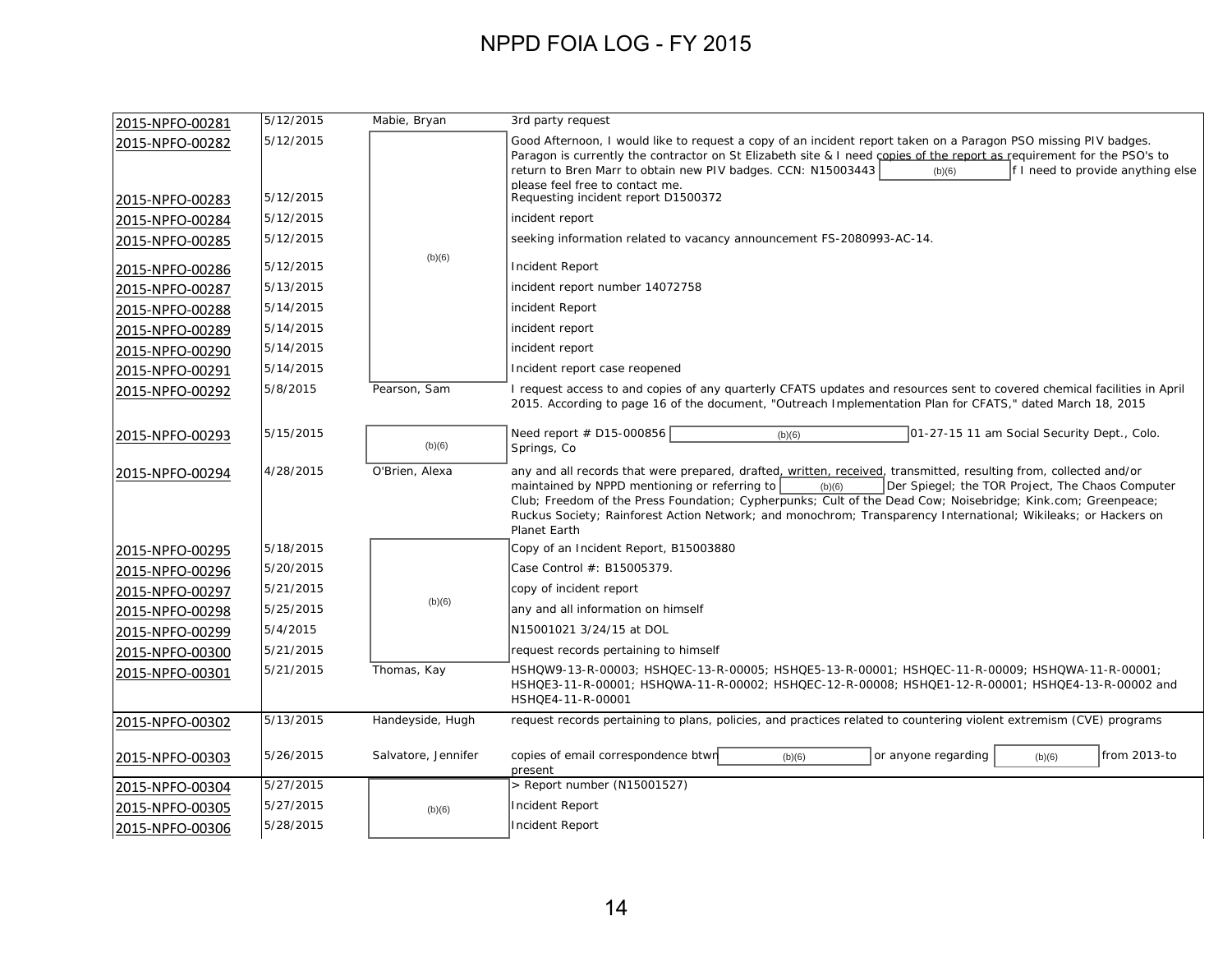| 2015-NPFO-00307 | 5/21/2015 |                 | Incident report                                                                                                                                                                                                                                                                                                                                                                                                                                                                                                                                                                    |
|-----------------|-----------|-----------------|------------------------------------------------------------------------------------------------------------------------------------------------------------------------------------------------------------------------------------------------------------------------------------------------------------------------------------------------------------------------------------------------------------------------------------------------------------------------------------------------------------------------------------------------------------------------------------|
| 2015-NPFO-00308 | 5/29/2015 | (b)(6)          | <b>Incident Report</b>                                                                                                                                                                                                                                                                                                                                                                                                                                                                                                                                                             |
| 2015-NPFO-00309 | 5/26/2015 |                 | FPS certification card ice form 78-3527                                                                                                                                                                                                                                                                                                                                                                                                                                                                                                                                            |
| 2015-NPFO-00310 | 5/29/2015 | Pearson, Sam    | requesting calendars for NPPD US, IP ASIP and Director ISCD from 8/20/14 to present                                                                                                                                                                                                                                                                                                                                                                                                                                                                                                |
| 2015-NPFO-00311 | 6/2/2015  |                 | Investigation Case Number: 15-02-2068.                                                                                                                                                                                                                                                                                                                                                                                                                                                                                                                                             |
| 2015-NPFO-00312 | 6/2/2015  | (b)(6)          | FPS Case Control # B15004520                                                                                                                                                                                                                                                                                                                                                                                                                                                                                                                                                       |
| 2015-NPFO-00313 | 6/1/2015  | Friedman, B     | Copies of all responses to all public information requests submitted by: 1) Brad or Bradley Austin, 2) Kim Sawyer and 3)<br>The Locator Services Group                                                                                                                                                                                                                                                                                                                                                                                                                             |
| 2015-NPFO-00314 | 6/2/2015  |                 | case number N15001624                                                                                                                                                                                                                                                                                                                                                                                                                                                                                                                                                              |
| 2015-NPFO-00315 | 6/3/2015  |                 | Case# 15034358                                                                                                                                                                                                                                                                                                                                                                                                                                                                                                                                                                     |
| 2015-NPFO-00316 | 6/3/2015  |                 | records associating my name<br>(b)(6)                                                                                                                                                                                                                                                                                                                                                                                                                                                                                                                                              |
| 2015-NPFO-00317 | 6/4/2015  |                 | incident report H5042055                                                                                                                                                                                                                                                                                                                                                                                                                                                                                                                                                           |
| 2015-NPFO-00318 | 6/9/2015  |                 | N15001828                                                                                                                                                                                                                                                                                                                                                                                                                                                                                                                                                                          |
| 2015-NPFO-00319 | 6/8/2015  | (b)(6)          | I worked as a contract employee under NPPD for DHS (Contractor Adjudications Program) in Kansas City, MO at the<br>Regional Office from 10/09 to 02/15 and during that time, they conducted a BI in either late 2012 or early 2013. I would<br>like to request a copy of this investigation. Can you assist me in doing so?                                                                                                                                                                                                                                                        |
| 2015-NPFO-00320 | 6/9/2015  |                 | To: NPPD - Federal Protective Service Per a discussion with<br>Central Ohio. I am requesting<br>(b)(6)<br>a copy of the incident report, case no. B15006065, of an incident of car damage in the parking garage of the Joseph P.<br>Kinnerary US Courthouse, Columbus, Ohio. The date of the incident was 6/5/2015. Thank you,<br>(b)(6)<br>(b)(6)                                                                                                                                                                                                                                 |
| 2015-NPFO-00321 | 6/8/2015  | Friedman, B     | 1. The most recent FOIA request from January 2013 to the present- from anyone other than me - for information related<br>to unclaimed, uncashed, or undelivered check(s)/warrant(s) where the information related to unclaimed, uncashed, or<br>undelivered check(s)/warrant(s) .!!!!!.:! Located, and then actually provided to the Requestor in response. The<br>information actually provided in response may have included the actual the Limited Pay ability Cancellation Report(s), a<br>list of deposits into Treasury Account 20x6   33, or a list of check(s)/warrant(s). |
| 2015-NPFO-00322 | 6/10/2015 | (b)(6)          | I would like a copy of an image from the video obtained from the surveillance cameras on either the McNamara Federal<br>Building, on 477 Michigan Ave. or the DEA Bldg. on 431 Howard St., Detroit, MI 48226                                                                                                                                                                                                                                                                                                                                                                       |
| 2015-NPFO-00323 | 6/10/2015 | Donnelly, Jacob | a copy of your FOIA log, including a summary of the content of each request or the full text of each request as you<br>choose, from December 1, 2014 to June 10, 2014                                                                                                                                                                                                                                                                                                                                                                                                              |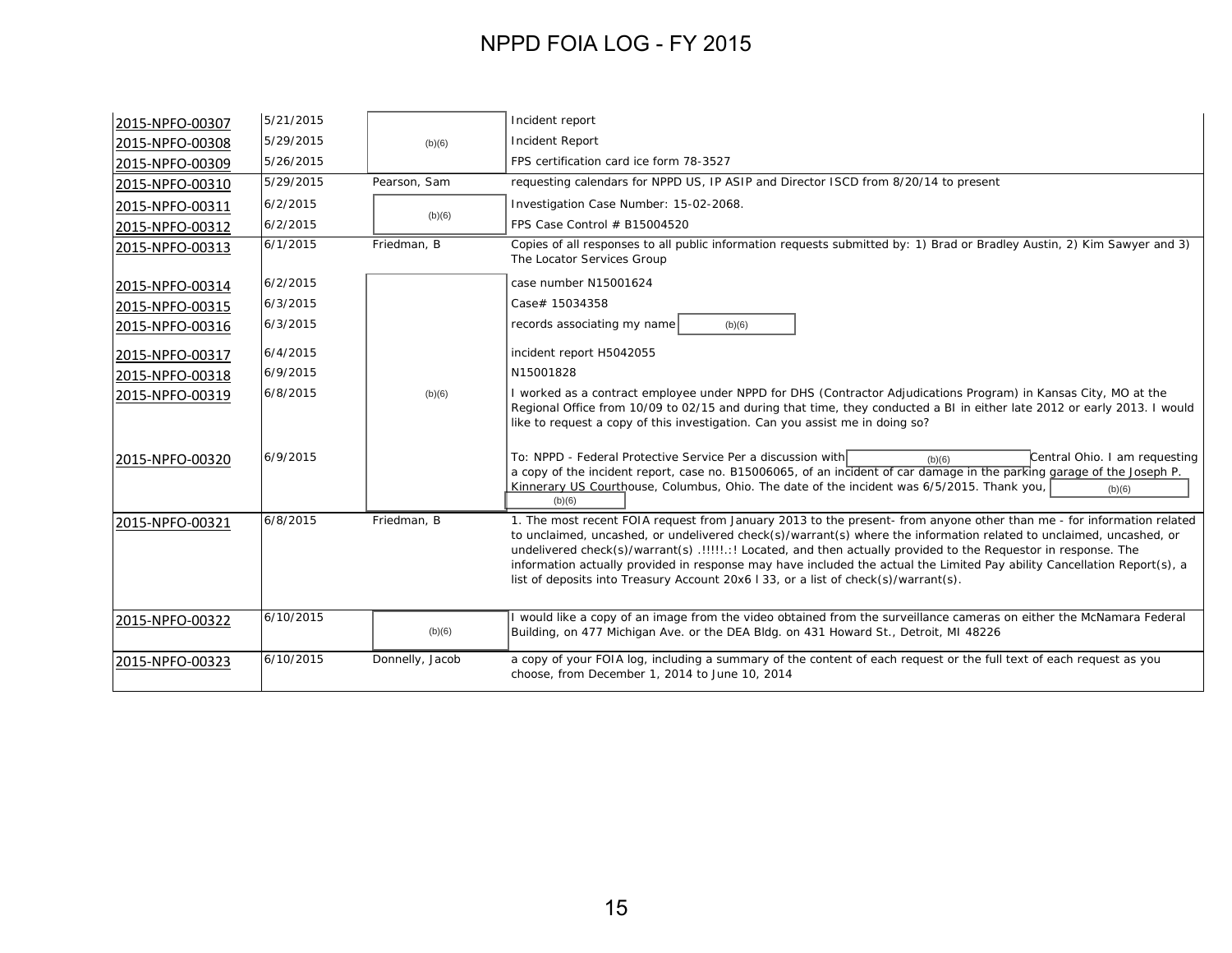| 2015-NPFO-00324                    | 6/9/2015   | Freriks, David      | Any and all studies, memos, research, simulations, analyses, and data that modeled the effectiveness of masks, mask<br>wearing, respirators, facemasks, respirators, medical masks, N95 masks, P100 masks, "gas masks", NBC masks, CBRN<br>masks, surgical masks, elastomeric masks, or masks of any type in preventing the spread of disease or illness, that led to<br>the creation of the chart mentioned above, or led to the conclusion in the study that face masks can reduce or prevent a<br>nandemic |
|------------------------------------|------------|---------------------|---------------------------------------------------------------------------------------------------------------------------------------------------------------------------------------------------------------------------------------------------------------------------------------------------------------------------------------------------------------------------------------------------------------------------------------------------------------------------------------------------------------|
| 2015-NPFO-00325                    | 6/11/2015  |                     | requests documentation related to the selection of announcement number FS-1080993-AC14                                                                                                                                                                                                                                                                                                                                                                                                                        |
| 2015-NPFO-00326                    | 6/15/2015  |                     | N15001782.                                                                                                                                                                                                                                                                                                                                                                                                                                                                                                    |
| 2015-NPFO-00327                    | 6/16/2015  | (b)(6)              | #N14001517                                                                                                                                                                                                                                                                                                                                                                                                                                                                                                    |
| 2015-NPFO-00328                    | 6/16/2015  |                     | <b>Incident Report</b>                                                                                                                                                                                                                                                                                                                                                                                                                                                                                        |
| 2015-NPFO-00329                    | 6/16/2015  | Blake, Arthur       | request solicitation #s HSHQE3-12-R-00003, HSHQE4-11-R-00002 and HSHQE4-13-R-00001                                                                                                                                                                                                                                                                                                                                                                                                                            |
| 2015-NPFO-00330                    | 10/24/2014 | (b)(6)              | request docs pertaining to himself                                                                                                                                                                                                                                                                                                                                                                                                                                                                            |
| 2015-NPFO-00331                    | 6/10/2015  | Fahey, Jon          | request documents and/or other materials sufficient to identify the Department of Homeland Security's process for                                                                                                                                                                                                                                                                                                                                                                                             |
| 2015-NPFO-00332                    | 6/18/2015  |                     | communicating with other government agencies and public or private operators of electric power infrastructure in the U.S.<br>in the event of a suspected attack on the operators' computer system.<br>incident report                                                                                                                                                                                                                                                                                         |
|                                    | 6/18/2015  |                     | requesting two incident reports                                                                                                                                                                                                                                                                                                                                                                                                                                                                               |
| 2015-NPFO-00333<br>2015-NPFO-00334 | 6/18/2015  |                     | a list of all NPPD SES performance rating scores with associated performance awards (both pay increase percentages and                                                                                                                                                                                                                                                                                                                                                                                        |
|                                    |            | (b)(6)              | cash awards) for 2011-2014.                                                                                                                                                                                                                                                                                                                                                                                                                                                                                   |
| 2015-NPFO-00335                    | 6/19/2015  |                     | incident report                                                                                                                                                                                                                                                                                                                                                                                                                                                                                               |
| 2015-NPFO-00336                    | 6/20/2015  |                     | Incident Report                                                                                                                                                                                                                                                                                                                                                                                                                                                                                               |
| 2015-NPFO-00337                    | 6/22/2015  | Powers, Shawn       | review docs rec'd from DOC                                                                                                                                                                                                                                                                                                                                                                                                                                                                                    |
| 2015-NPFO-00338                    | 6/22/2015  | Kelley, Kris        | request a copy of the following award: Solicitation Number: HSHQC7-14-R-00006                                                                                                                                                                                                                                                                                                                                                                                                                                 |
| 2015-NPFO-00339                    | 6/24/2015  | Santos, Rose        | following documents identified to HSHQE4-15-A-00001: Winning proposal                                                                                                                                                                                                                                                                                                                                                                                                                                         |
| 2015-NPFO-00340                    | 6/24/2015  |                     | incident report                                                                                                                                                                                                                                                                                                                                                                                                                                                                                               |
| 2015-NPFO-00341                    | 6/24/2015  | (b)(6)              | <b>Incident Report</b>                                                                                                                                                                                                                                                                                                                                                                                                                                                                                        |
| 2015-NPFO-00342                    | 6/24/2015  |                     | <b>Incident Report</b>                                                                                                                                                                                                                                                                                                                                                                                                                                                                                        |
| 2015-NPFO-00343                    | 6/24/2015  | Heronema, Stephanie | Incident Report 3rd party                                                                                                                                                                                                                                                                                                                                                                                                                                                                                     |
| 2015-NPFO-00344                    | 6/24/2015  |                     | incident report                                                                                                                                                                                                                                                                                                                                                                                                                                                                                               |
| 2015-NPFO-00345                    | 6/25/2015  |                     | N15000947                                                                                                                                                                                                                                                                                                                                                                                                                                                                                                     |
| 2015-NPFO-00346                    | 6/25/2015  | (b)(6)              | I was a pedestrian crossing 7th Street on June 16th at 4 pm with the walking signal and a black, Jeep struck me causing me<br>to be transported to the emergency. Therefore, I am requesting all written reports and video tapes of incident.                                                                                                                                                                                                                                                                 |
| 2015-NPFO-00347                    | 6/30/2015  |                     | access to and copies of the successful applicant's resume, qualifications and anything in writing or electronic format that<br>shows these qualifications for the following advertised DHS NPPD OUS position: FS-1397433-ET15, Training Specialist                                                                                                                                                                                                                                                            |
| 2015-NPFO-00348                    | 5/29/2015  | Tang, Ximeng        | (Instructor), GS 12, GS-1712-12 position<br>documents related to One DHS Overstay Vetting Pilot and other policy documents related to DHS's practice in identifying                                                                                                                                                                                                                                                                                                                                           |
| 2015-NPFO-00349                    | 6/19/2015  | Paletta, Damian     | high-risk nonimmigrant student visa holders.<br>1) Any reports, records, powerpoints, or notes regarding the implementation of the EINSTEIN cybersecurity program from                                                                                                                                                                                                                                                                                                                                        |
|                                    |            |                     | 2010 until present day. 2) Any reports, records, powerpoints, or notes regarding vulnerabilities in the EINSTEIN                                                                                                                                                                                                                                                                                                                                                                                              |
| 2015-NPFO-00350                    | 6/19/2015  | Pearson, Sam        | vbersecurity program from 2010 until present day.<br>request access to and copies of an exported file from the email account CFATStips@hq.dhs.gov showing the number of                                                                                                                                                                                                                                                                                                                                       |
|                                    |            |                     | messages in the inbox (not the content of the messages.) from Jan. 1, 2015 to present.                                                                                                                                                                                                                                                                                                                                                                                                                        |
| 2015-NPFO-00351                    | 6/13/2015  | (b)(6)              | records pertaining to himself                                                                                                                                                                                                                                                                                                                                                                                                                                                                                 |
| 2015-NPFO-00352                    | 6/10/2015  | Katon, Glenn        | requested a detailed list of 51 items and/or records concerning the Countering Violent Extremism (CVE) activities and the<br>U.S. Commission on Civil Rights, Federal Civil Rights Engagement with Arab and Muslim American Communities Post 9/11.                                                                                                                                                                                                                                                            |
| 2015-NPFO-00353                    | 6/11/2015  |                     | copy of report                                                                                                                                                                                                                                                                                                                                                                                                                                                                                                |
| 2015-NPFO-00354                    | 6/29/2015  | (b)(6)              | incident report                                                                                                                                                                                                                                                                                                                                                                                                                                                                                               |
| 2015-NPFO-00355                    | 7/2/2015   |                     | incident report                                                                                                                                                                                                                                                                                                                                                                                                                                                                                               |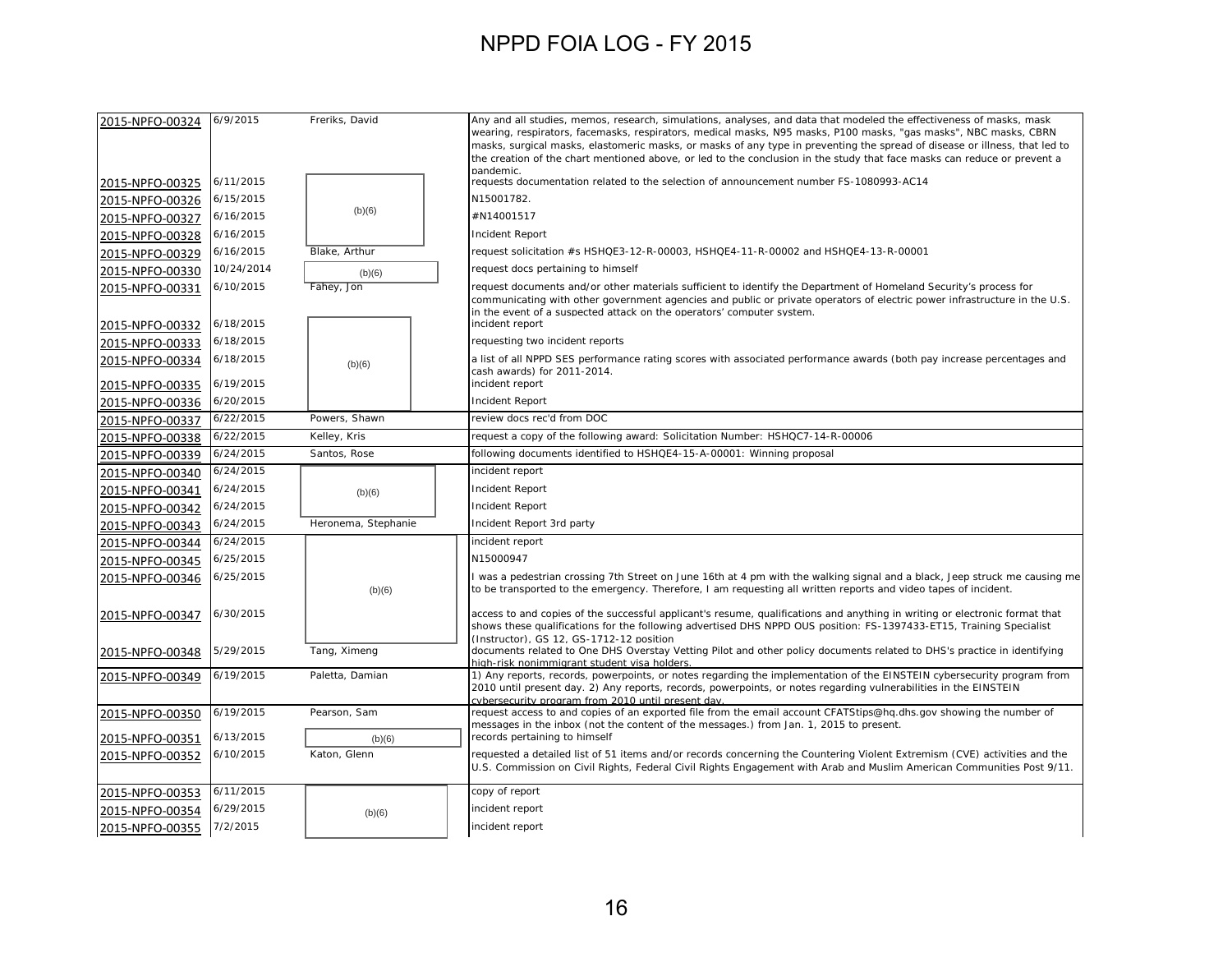| 2015-NPFO-00356                    | 6/18/2015            |                          | information relating to an OWCP file                                                                                                                                                                                                                                                                                                                                                                                                                                                                                                                                                                                                                                                                                                                                                                                                                                                                                                                                                                                                                                                                                                                                                                                                                                                                                               |
|------------------------------------|----------------------|--------------------------|------------------------------------------------------------------------------------------------------------------------------------------------------------------------------------------------------------------------------------------------------------------------------------------------------------------------------------------------------------------------------------------------------------------------------------------------------------------------------------------------------------------------------------------------------------------------------------------------------------------------------------------------------------------------------------------------------------------------------------------------------------------------------------------------------------------------------------------------------------------------------------------------------------------------------------------------------------------------------------------------------------------------------------------------------------------------------------------------------------------------------------------------------------------------------------------------------------------------------------------------------------------------------------------------------------------------------------|
| 2015-NPFO-00357                    | 6/30/2015            | (b)(6)                   | request docs pertaining to FPS personnel                                                                                                                                                                                                                                                                                                                                                                                                                                                                                                                                                                                                                                                                                                                                                                                                                                                                                                                                                                                                                                                                                                                                                                                                                                                                                           |
| 2015-NPFO-00358                    | 7/1/2015             | Chin, Jimmy              | requesting access to the CERT's Cyber Security Bulletin SB04-252                                                                                                                                                                                                                                                                                                                                                                                                                                                                                                                                                                                                                                                                                                                                                                                                                                                                                                                                                                                                                                                                                                                                                                                                                                                                   |
| 2015-NPFO-00359                    | 7/6/2015             | Burgart, D. Brian        | information regarding fatalities by law enforcement personnel                                                                                                                                                                                                                                                                                                                                                                                                                                                                                                                                                                                                                                                                                                                                                                                                                                                                                                                                                                                                                                                                                                                                                                                                                                                                      |
| 2015-NPFO-00360                    | 7/6/2015             | (b)(6)                   | video footage                                                                                                                                                                                                                                                                                                                                                                                                                                                                                                                                                                                                                                                                                                                                                                                                                                                                                                                                                                                                                                                                                                                                                                                                                                                                                                                      |
| 2015-NPFO-00361                    | 2/12/2015            | Hasbrouck, Edward        | and copies of the following documents referenced as Appendices A, B, and C of, and also listed as references in Section 7,<br>page 34, of, "The Risk Management Process for Federal Facilities: An Interagency Security Committee Standard"                                                                                                                                                                                                                                                                                                                                                                                                                                                                                                                                                                                                                                                                                                                                                                                                                                                                                                                                                                                                                                                                                        |
| 2015-NPFO-00362                    | 7/8/2015             | Davis, Minyard           | request National Cybersecurity Center 2014-2015 budget                                                                                                                                                                                                                                                                                                                                                                                                                                                                                                                                                                                                                                                                                                                                                                                                                                                                                                                                                                                                                                                                                                                                                                                                                                                                             |
| 2015-NPFO-00363                    | 4/29/2015            | (b)(6)                   | Documents rec'd from SBA -request documents pertaining to herself                                                                                                                                                                                                                                                                                                                                                                                                                                                                                                                                                                                                                                                                                                                                                                                                                                                                                                                                                                                                                                                                                                                                                                                                                                                                  |
| 2015-NPFO-00364                    | 7/7/2015             | Perrong, Andrew          | requesting copies of all electronic mail, as well as other correspondence, internal and external, as well as agency records,<br>regarding the organization "PA-TEC," and the website pa-tec.org.                                                                                                                                                                                                                                                                                                                                                                                                                                                                                                                                                                                                                                                                                                                                                                                                                                                                                                                                                                                                                                                                                                                                   |
| 2015-NPFO-00365                    | 7/8/2015             | King, Scriven            | Any documents, correspondence, reports, and presentations containing data on physical security attacks against critical<br>infrastructure from November 2008 to February 2014.                                                                                                                                                                                                                                                                                                                                                                                                                                                                                                                                                                                                                                                                                                                                                                                                                                                                                                                                                                                                                                                                                                                                                     |
| 2015-NPFO-00366                    | 7/8/2015             | Pearson, Sam             | request access to and any and all records, including but not limited to, emails, memoranda, or instruction manuals that<br>mention or refer to the process of setting up the DHS account CFATStips@hq.dhs.gov and/or number of email messages<br>received in the inbox of the DHS account CFATStips@hq.dhs.gov from Jan. 1, 2015 to present. In addition, I also request<br>the following records: • A current list or spreadsheet of all employees in the National Protection and Programs Directorate's<br>Office of Infrastructure Protection, Chemical Security Compliance Division • All records, including but not limited to,<br>intelligence bulletins, threat assessments, reports, emails and memoranda that mention or refer to the suspected terrorist<br>attack at Air Products & Chemicals Inc.'s chemical facility near Lyon, France on or about June 26, 2015, from the National<br>Protections and Programs Directorate and the Office of Operations Coordination. • Any and all metadata documents logged<br>by DHS software and in the possession of DHS staff, including but not limited to information technology staff in the office of<br>infrastructure protection, chemical security compliance division regarding the time, date, and number of messages received<br>at the account CFATStips@hq.dhs.gov |
| 2015-NPFO-00367<br>2015-NPFO-00368 | 7/9/2015<br>7/9/2015 | (b)(6)<br>Leopold, Jason | seeking a listing of the selected candidates and their resumes for the Protective Security Advisor position for Little Rock, AR<br>(Vacancy ID: 1331913/ Announcement # FS-1331913-SW15).<br>request any and all records, which includes but is not limited to intelligence bulletins, threat assessments, reports, emails,<br>memoranda, suspicious activity reports, Patriot reports, in the possession of certain divisions of the Department of<br>Homeland Security, (see offices this request is addressed to above), Joint Terrorism Task Forces, that pertains specifically<br>to the July 4th, 2015 holiday and mentions or refers to ISIL, ISIS, Islamic State, terrorist attacks, terrorist plot(s), plot,<br>attacks, Fourth of July, July 4th, FBI, Lone Wolf, Twitter, Facebook, and Independence Day.                                                                                                                                                                                                                                                                                                                                                                                                                                                                                                               |
| 2015-NPFO-00369                    | 7/8/2015             |                          | incident report                                                                                                                                                                                                                                                                                                                                                                                                                                                                                                                                                                                                                                                                                                                                                                                                                                                                                                                                                                                                                                                                                                                                                                                                                                                                                                                    |
| 2015-NPFO-00370                    | 7/9/2015             |                          | incident report                                                                                                                                                                                                                                                                                                                                                                                                                                                                                                                                                                                                                                                                                                                                                                                                                                                                                                                                                                                                                                                                                                                                                                                                                                                                                                                    |
| 2015-NPFO-00371                    | 7/9/2015             | (b)(6)                   | incident report                                                                                                                                                                                                                                                                                                                                                                                                                                                                                                                                                                                                                                                                                                                                                                                                                                                                                                                                                                                                                                                                                                                                                                                                                                                                                                                    |
| 2015-NPFO-00372                    | 7/9/2015             |                          | incident report                                                                                                                                                                                                                                                                                                                                                                                                                                                                                                                                                                                                                                                                                                                                                                                                                                                                                                                                                                                                                                                                                                                                                                                                                                                                                                                    |
| 2015-NPFO-00373                    | 7/13/2015            |                          | incident report                                                                                                                                                                                                                                                                                                                                                                                                                                                                                                                                                                                                                                                                                                                                                                                                                                                                                                                                                                                                                                                                                                                                                                                                                                                                                                                    |
| 2015-NPFO-00374                    | 7/13/2015            | Zimmerman, Malia         | monotoring of server                                                                                                                                                                                                                                                                                                                                                                                                                                                                                                                                                                                                                                                                                                                                                                                                                                                                                                                                                                                                                                                                                                                                                                                                                                                                                                               |
| 2015-NPFO-00375                    | 7/13/2015            | (b)(6)                   | incident report                                                                                                                                                                                                                                                                                                                                                                                                                                                                                                                                                                                                                                                                                                                                                                                                                                                                                                                                                                                                                                                                                                                                                                                                                                                                                                                    |
| 2015-NPFO-00376                    | 7/13/2015            | Merkel, Jamie            | clients incident report                                                                                                                                                                                                                                                                                                                                                                                                                                                                                                                                                                                                                                                                                                                                                                                                                                                                                                                                                                                                                                                                                                                                                                                                                                                                                                            |
| 2015-NPFO-00377                    | 7/13/2015            | (b)(6)                   | employment verification                                                                                                                                                                                                                                                                                                                                                                                                                                                                                                                                                                                                                                                                                                                                                                                                                                                                                                                                                                                                                                                                                                                                                                                                                                                                                                            |
| 2015-NPFO-00378                    | 6/11/2015            | Zimmerman, Malia         | request documents related to Sec of State Clinton's email/service security                                                                                                                                                                                                                                                                                                                                                                                                                                                                                                                                                                                                                                                                                                                                                                                                                                                                                                                                                                                                                                                                                                                                                                                                                                                         |
| 2015-NPFO-00379                    | 7/14/2015            | Joseph, George           | request to obtain records that mention or refer to those anti-police violence protests that took place in Florida, Ferguson,<br>New York City, and Baltimore over the last two years.                                                                                                                                                                                                                                                                                                                                                                                                                                                                                                                                                                                                                                                                                                                                                                                                                                                                                                                                                                                                                                                                                                                                              |
| 2015-NPFO-00380                    | 7/15/2015            |                          | incident report 15004167                                                                                                                                                                                                                                                                                                                                                                                                                                                                                                                                                                                                                                                                                                                                                                                                                                                                                                                                                                                                                                                                                                                                                                                                                                                                                                           |
| 2015-NPFO-00381                    | 7/16/2015            | (b)(6)                   | incicdent report                                                                                                                                                                                                                                                                                                                                                                                                                                                                                                                                                                                                                                                                                                                                                                                                                                                                                                                                                                                                                                                                                                                                                                                                                                                                                                                   |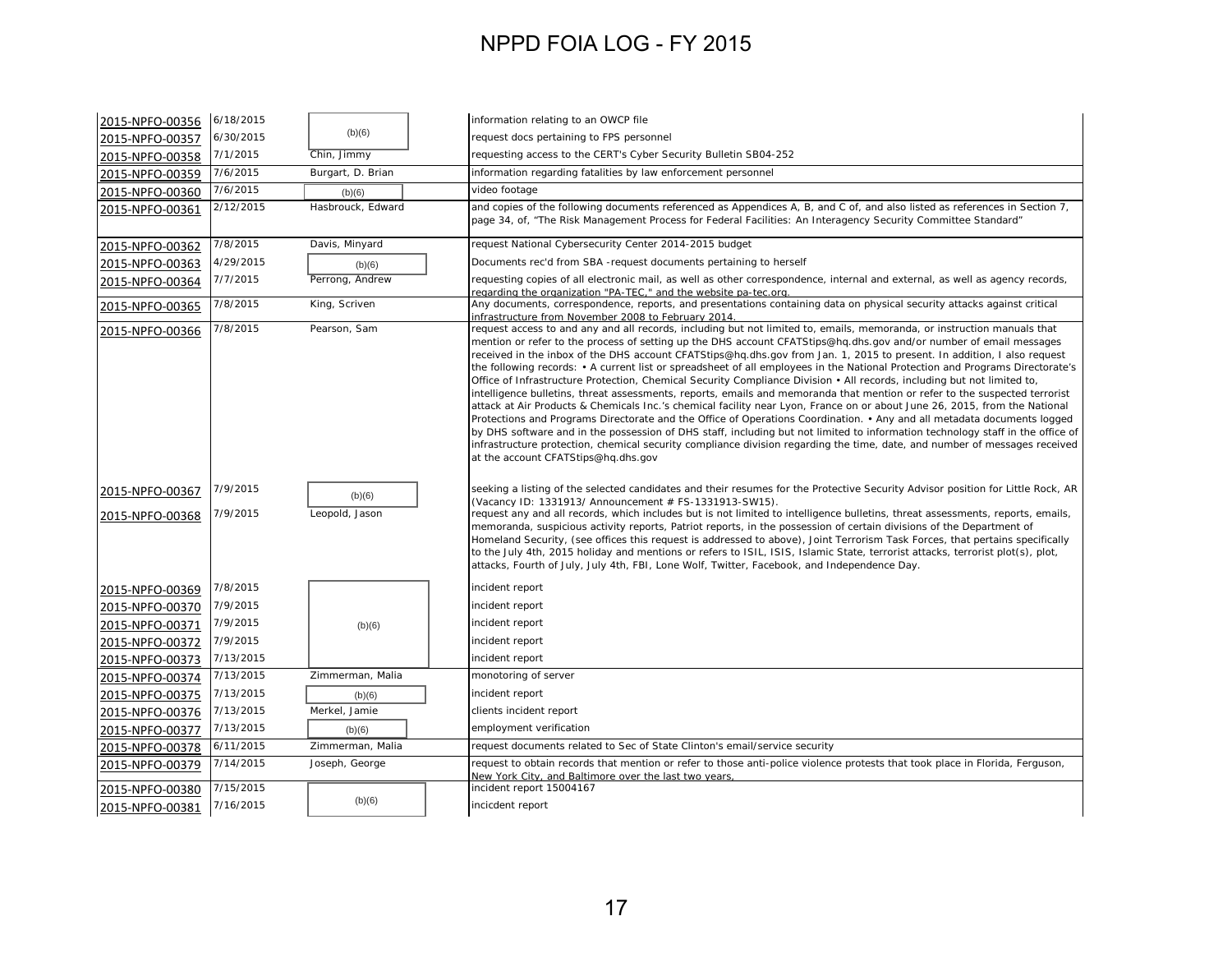| 2015-NPFO-00382 | 7/16/2015 | Heronema, Stephanie | request the report P15004280 (Activity Code 1510) This report was taken on May 19, 2015. This is for a traffic accident<br>involving our client<br>occurring on the grounds of the Federal Center in Lakewood,<br>(b)(6)                                                                                                                                                                                                                                                                                                    |
|-----------------|-----------|---------------------|-----------------------------------------------------------------------------------------------------------------------------------------------------------------------------------------------------------------------------------------------------------------------------------------------------------------------------------------------------------------------------------------------------------------------------------------------------------------------------------------------------------------------------|
|                 |           |                     | Colorado. We have attempted to request this information once before but we did not have the documentation necessary to<br>release to a third party.                                                                                                                                                                                                                                                                                                                                                                         |
| 2015-NPFO-00383 | 7/21/2015 |                     | copy of an Incident Report #N13003905 that occurred at the Ronald Reagan Building and International Trade Center on<br>December 9, 2013.                                                                                                                                                                                                                                                                                                                                                                                    |
| 2015-NPFO-00384 | 7/21/2015 |                     | My complaint number is<br>(b)(6)                                                                                                                                                                                                                                                                                                                                                                                                                                                                                            |
| 2015-NPFO-00385 | 7/22/2015 |                     | I am writing to request a copy of a report for an incident that occurred on July 7, 2015, at the U.S. Custom House, 721 19th<br>Street, Denver, Colorado 80202, in which the gates for the parking area closed prematurely on my car. I understand the<br>report number is D15005672.                                                                                                                                                                                                                                       |
| 2015-NPFO-00386 | 7/22/2015 | (b)(6)              | Can you please kindly email or mail me the copy of the incident report associated with report number P14011517                                                                                                                                                                                                                                                                                                                                                                                                              |
| 2015-NPFO-00387 | 7/24/2015 |                     | Police Report dated 14 July 2015 RE: Broken window on my red 2003 Chevrolet Trailblazer lower parking lot of VA<br>Regional Office, 5000 Wissahickon Ave., Phila, PA by object propelled by landscaper's equipment.                                                                                                                                                                                                                                                                                                         |
| 2015-NPFO-00388 | 7/24/2015 |                     | I am requesting a copy of the video footage taken from the security camera that is operated on the toddler playground at<br>Federal Center South in Seattle, WA. I am interested in the footage from 10 July 2015 from approximately 4:00 p.m.<br>through 6:00 p.m.                                                                                                                                                                                                                                                         |
| 2015-NPFO-00389 | 7/24/2015 | Valencia, Milton    | We are seeking access to records showing any costs the Federal Protective Service accumulated in connection with the trial                                                                                                                                                                                                                                                                                                                                                                                                  |
| 2015-NPFO-00390 | 7/16/2015 | (b)(6)              | h US District Court in Boston<br>ofl<br>(b)(6)<br>seeking all records and files (hard and electronic copies) held by DHS, NPPD, FPS R2 with respect to the OWCP case.                                                                                                                                                                                                                                                                                                                                                       |
| 2015-NPFO-00391 | 7/13/2015 | Devine, Curt        | request for emails between July 8, 2015 and the present related to these incidents. This should include but not be limited to                                                                                                                                                                                                                                                                                                                                                                                               |
|                 |           |                     | entire email chains in which United Airlines ("United"), the New York Stock Exchange ("NYSE") or the Wall Street Journal<br>("WSJ") are directly or indirectly referenced in this time period by officials within DHS' National Cybersecurity and<br>Communications Integration Center (including CERT), the Office of Intelligence and Analysis, the Office of Inspector<br>General, the Office of Operations Coordination and Planning as well as the respective Office of the Secretary and Office of<br>Communications. |
| 2015-NPFO-00392 | 7/28/2015 | Siganporia, Karl    | Electronic mails between your office's domain and the Gartner domain (gartner.com); Electronic mails containing the terms<br>"ZL Technologies" or "ZLTI" or "ZL" (irrespective of capitalization); and Electronic mails containing the terms "NetScout<br>Systems" or "NetScout" (irrespective of capitalization)                                                                                                                                                                                                           |
| 2015-NPFO-00393 | 7/29/2015 |                     | This is report on complaint filed by me as representative of I.L. Creations for a theft of company's check at the cafeteria at<br>Robert A. Young Federal Building in St. Louis, MO. The complaint was made on July 9, 2015                                                                                                                                                                                                                                                                                                 |
| 2015-NPFO-00394 | 7/29/2015 | (b)(6)              | Surveillance video associated with FPS Case #D15005913. Video is of playground operated by Easter Seals Washington at<br>4735 E. Marginal Way S., Seattle, WA 98134.                                                                                                                                                                                                                                                                                                                                                        |
| 2015-NPFO-00395 | 7/29/2015 |                     | N15001828 from Inspector $_{(b)(6)}$ regarding an accident I was involved in on Sunday May 31, 2015 in DC in front of the                                                                                                                                                                                                                                                                                                                                                                                                   |
| 2015-NPFO-00396 | 7/29/2015 |                     | federal district court at around 3 pm<br>B15007522 Incident date: 07/13/2015 Incident location: Parking lot of DHS/NBC 7720 W 119th St, Overland Park, KS I                                                                                                                                                                                                                                                                                                                                                                 |
| 2015-NPFO-00397 | 7/28/2015 | Katon, Glenn        | documents related to the search for records regarding 2015-NPFO-00352                                                                                                                                                                                                                                                                                                                                                                                                                                                       |
| 2015-NPFO-00398 | 7/31/2015 |                     | <b>Incident Report</b>                                                                                                                                                                                                                                                                                                                                                                                                                                                                                                      |
| 2015-NPFO-00399 | 7/31/2015 | (b)(6)              | all documents related to an investigation                                                                                                                                                                                                                                                                                                                                                                                                                                                                                   |
| 2015-NPFO-00400 | 8/3/2015  |                     | for the following position announcement: Position Title: Supervisory Criminal Investigator Vacancy ID: 1405680 Hiring<br>Office: DHS NPPD FPS Announcement: FS-1405680-LT15 Location: Denver, CO.                                                                                                                                                                                                                                                                                                                           |
| 2015-NPFO-00401 | 7/31/2015 | Pearson, Sam        | request access to and any and all records, including but not limited to, emails, memoranda, or instruction manuals that<br>mention or refer to internal employee newsletters for the National Protection and Programs Directorate, or any division<br>within it. from Aua. 1. 2014 to present                                                                                                                                                                                                                               |
| 2015-NPFO-00402 | 7/31/2015 |                     | Requesting Case # D15005758                                                                                                                                                                                                                                                                                                                                                                                                                                                                                                 |
| 2015-NPFO-00403 | 8/3/2015  |                     | Incident reports                                                                                                                                                                                                                                                                                                                                                                                                                                                                                                            |
| 2015-NPFO-00404 | 8/3/2015  | (b)(6)              | <b>Incident Report</b>                                                                                                                                                                                                                                                                                                                                                                                                                                                                                                      |
| 2015-NPFO-00405 | 8/6/2015  |                     | <b>Incident Report</b>                                                                                                                                                                                                                                                                                                                                                                                                                                                                                                      |
| 2015-NPFO-00406 | 8/7/2015  |                     | Incident Report                                                                                                                                                                                                                                                                                                                                                                                                                                                                                                             |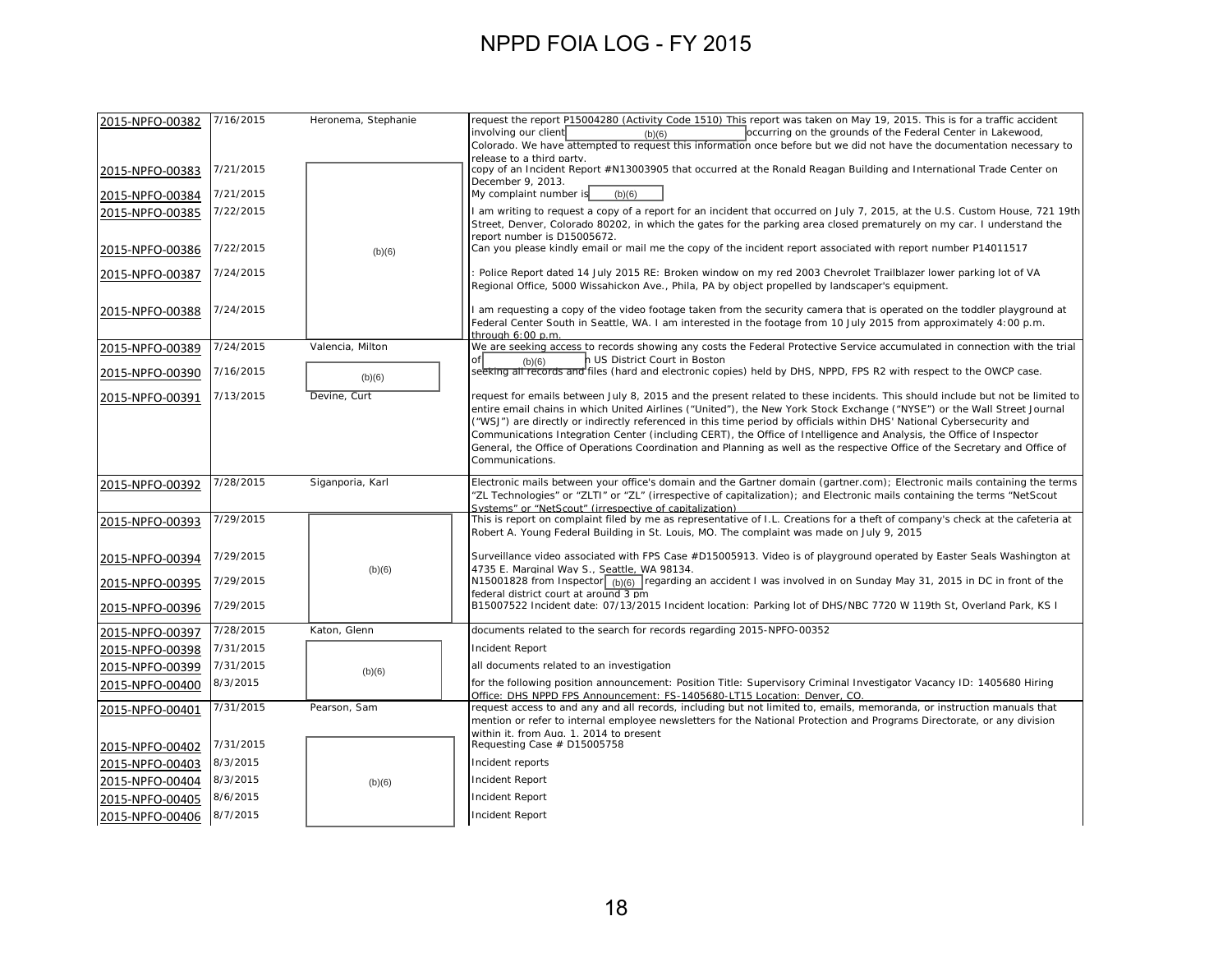| 2015-NPFO-00407 | 8/7/2015  | (b)(6)            | <b>Incident Report</b>                                                                                                                                                                        |
|-----------------|-----------|-------------------|-----------------------------------------------------------------------------------------------------------------------------------------------------------------------------------------------|
| 2015-NPFO-00408 | 7/20/2015 | Robertson, Jordan | request access to and copies of travel records for the Industrial Control Systems Cyber Emergency Response Team's (ICS-                                                                       |
| 2015-NPFO-00409 | 6/15/2015 | Watkins, John     | CERT) Fly-Away (Incident Response) team ("the Records")<br>responsive records that reference the use of the Einstein system for the detection of the cybersecurity incident and intrusion     |
|                 |           |                   | regarding federal employee data, allegedly first discovered by OPM in April 2015.                                                                                                             |
| 2015-NPFO-00410 | 8/7/2015  |                   | Incident Report N15002594                                                                                                                                                                     |
| 2015-NPFO-00411 | 8/10/2015 |                   | <b>Incident Report</b>                                                                                                                                                                        |
| 2015-NPFO-00412 | 8/10/2015 |                   | video footage                                                                                                                                                                                 |
| 2015-NPFO-00413 | 8/12/2015 |                   | Can I please obtain a copy of the report I filed with Officer<br>on Tuesday, June 30th?<br>(b)(6)                                                                                             |
| 2015-NPFO-00414 | 8/12/2015 | (b)(6)            | Incident report                                                                                                                                                                               |
| 2015-NPFO-00415 | 8/11/2015 |                   | requesting accident report                                                                                                                                                                    |
| 2015-NPFO-00416 | 8/10/2015 |                   | Incident Report                                                                                                                                                                               |
| 2015-NPFO-00417 | 8/13/2015 |                   | copy of report number N15002586                                                                                                                                                               |
| 2015-NPFO-00418 | 8/14/2015 |                   | incident report                                                                                                                                                                               |
| 2015-NPFO-00419 | 8/11/2015 | Peck, Martin      | The distinct types of identifying characteristics or biometrics in use by the department for any purpose.                                                                                     |
| 2015-NPFO-00420 | 8/15/2015 |                   | <b>Incident Report</b>                                                                                                                                                                        |
| 2015-NPFO-00421 | 8/16/2015 | (b)(6)            | Records of FPS and OSAM                                                                                                                                                                       |
| 2015-NPFO-00422 | 8/19/2015 |                   | Video Footage                                                                                                                                                                                 |
| 2015-NPFO-00423 | 8/21/2015 | Conger, Kate      | All documents regarding protesters arrested at st Louis courthouse                                                                                                                            |
| 2015-NPFO-00424 | 8/19/2015 | (b)(6)            | incident report                                                                                                                                                                               |
| 2015-NPFO-00425 | 8/19/2015 | Lunney, Kellie    | I would like the records pertaining to the government travel and associated expenses (including air fare, any other                                                                           |
|                 |           |                   | transportation costs, lodging, and meals and incidentals) for<br>Federal Protective Service,<br>(b)(6)<br>Federal Protective Service. I would like the travel records for their entire<br>and |
|                 |           |                   | (b)(6)<br>tenure as director and deputy director of FPS, respectively.                                                                                                                        |
| 2015-NPFO-00426 | 8/17/2015 |                   | entire investigation file                                                                                                                                                                     |
| 2015-NPFO-00427 | 8/18/2015 |                   | I request all records associated with Job Announcement Number FS-1334285-SW15 (Supervisory Physical Security                                                                                  |
| 2015-NPFO-00428 | 8/17/2015 | (b)(6)            | Specialist, DHS/NPPD/FPS, Charlotte, NC), to include, but not limited to:<br>Case # D15004280                                                                                                 |
| 2015-NPFO-00429 | 8/24/2015 |                   | Accident Report, #N15002781                                                                                                                                                                   |
| 2015-NPFO-00430 | 8/17/2015 | MORISY, MICHAEL   | request docs related to mobile biometric technologies                                                                                                                                         |
| 2015-NPFO-00431 | 8/18/2015 | O'Neill, Patrick  | All records (including communications and documents) from the DHS Office of Cybersecurity and Communications                                                                                  |
|                 |           |                   | (including all of its divisions) discussing response scenarios for cyberattacks from Iran, China, North Korea, and/or Russia.                                                                 |
|                 |           |                   | Date range: between November 1, 2014, and the date of the search for records.                                                                                                                 |
| 2015-NPFO-00432 | 8/24/2015 | (b)(6)            | DHS Suitability and security records                                                                                                                                                          |
| 2015-NPFO-00433 | 8/25/2015 | Martin, Brian     | requesting any documentation outlining the future plans related to the Common Vulnerabilities & Exposures (CVE) project,                                                                      |
|                 |           |                   | which is run by MITRE under the DHS CS&C Software Assurance (SwA) Program.                                                                                                                    |
| 2015-NPFO-00434 | 8/25/2015 |                   | All records pertaining to resumes, scores, ranking of all persons interviewed in Pittsburg and Philadelphia, PA. Also the                                                                     |
|                 |           |                   | names of the three interviewers.                                                                                                                                                              |
| 2015-NPFO-00435 | 8/21/2015 |                   | D15006973? It is a report concerning a misplaced wedding ring that was potentially stolen. I need it for my own record<br>keeping purposes.                                                   |
| 2015-NPFO-00436 | 8/26/2015 | (b)(6)            | Incident report                                                                                                                                                                               |
| 2015-NPFO-00437 | 9/1/2015  |                   | Incident Report                                                                                                                                                                               |
| 2015-NPFO-00438 | 9/1/2015  |                   | Incident report                                                                                                                                                                               |
| 2015-NPFO-00439 | 9/9/2015  | Santos, Rose      | request a copy of all identified to HSHQDC15J00024                                                                                                                                            |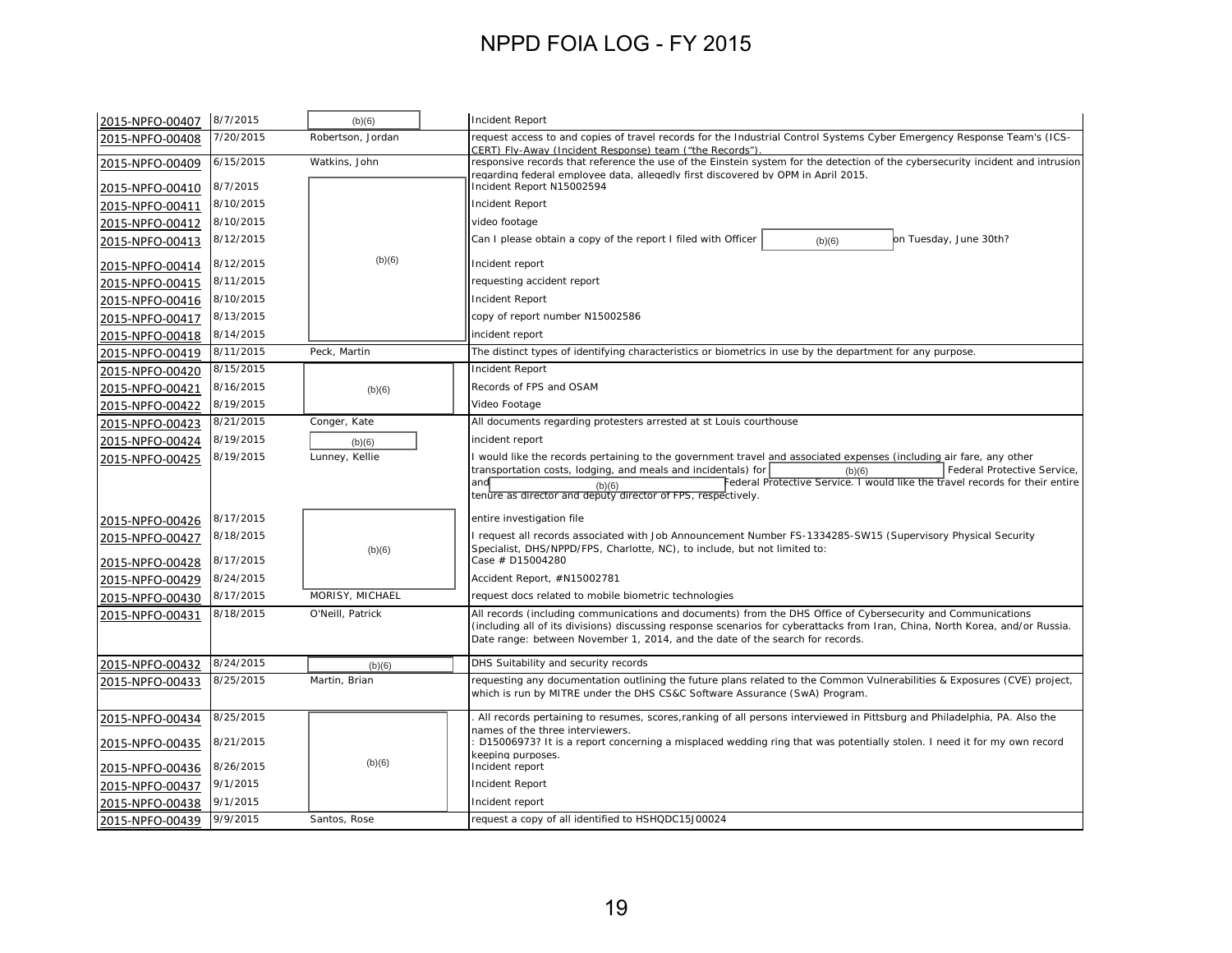| 2015-NPFO-00440 | 9/9/2015  | Santos, Rose       | request a copy of all documents identified to HSHQDC14J00513                                                                                                                                                                                                                                                                                                                                                                                                                                                                                                                                                      |
|-----------------|-----------|--------------------|-------------------------------------------------------------------------------------------------------------------------------------------------------------------------------------------------------------------------------------------------------------------------------------------------------------------------------------------------------------------------------------------------------------------------------------------------------------------------------------------------------------------------------------------------------------------------------------------------------------------|
| 2015-NPFO-00441 | 8/31/2015 | Leopold, Jason     | request any and all records, which includes but is not limited to intelligence bulletins, threat assessments, reports, emails,<br>memoranda, in the possession of certain divisions of the Department of Homeland Security, (see offices this request is<br>addressed to above), Joint Terrorism Task Forces, that mentions or refers to the individuals and/or groups who have<br>identified themselves as being members of OATH KEEPERS and #BLACKOPENCARRY at protests, town hall meetings,<br>meetings around the country that pertain to police shootings.                                                   |
| 2015-NPFO-00442 | 9/3/2015  | (b)(6)             | Incident report                                                                                                                                                                                                                                                                                                                                                                                                                                                                                                                                                                                                   |
| 2015-NPFO-00443 | 8/17/2015 | Martin, Brian      | request contract re CVE                                                                                                                                                                                                                                                                                                                                                                                                                                                                                                                                                                                           |
| 2015-NPFO-00444 | 8/31/2015 | MacFarlane, Scott  | All responsive documents, video and photos from the following FOIA request 2015-NPFO-00228                                                                                                                                                                                                                                                                                                                                                                                                                                                                                                                        |
| 2015-NPFO-00445 | 8/31/2015 | MacFarlane, Scott  | All responsive documents, video, audio and photos from the following FOIA request: 2015-NPFO-00251, 2015-NPFO-00252,<br>2015-NPFO-00254, 2015-NPFO-00255, 2015-NPFO-00256 and 2015-NPFO-00257                                                                                                                                                                                                                                                                                                                                                                                                                     |
| 2015-NPFO-00446 | 9/4/2015  | (b)(6)             | <b>Incident Report</b>                                                                                                                                                                                                                                                                                                                                                                                                                                                                                                                                                                                            |
| 2015-NPFO-00447 | 9/8/2015  | Lozano, Rachelle   | requesting a report of "Unclaimed Money and Assets" being held by The National Protection and Programs Directorate<br>(NPPD).                                                                                                                                                                                                                                                                                                                                                                                                                                                                                     |
| 2015-NPFO-00448 | 9/4/2015  |                    | OCR report<br>(b)(6)                                                                                                                                                                                                                                                                                                                                                                                                                                                                                                                                                                                              |
| 2015-NPFO-00449 | 9/9/2015  | (b)(6)             | incident report N15002570                                                                                                                                                                                                                                                                                                                                                                                                                                                                                                                                                                                         |
| 2015-NPFO-00450 | 9/8/2015  |                    | N15002570                                                                                                                                                                                                                                                                                                                                                                                                                                                                                                                                                                                                         |
| 2015-NPFO-00451 | 9/8/2015  | Ginsberg, Michael  | request for a copy of all documents, including all communications, related to the Department of Energy's reports, report<br>summaries, public statements, and other analyses and estimates regarding the oil flow rates and total volume of oil spilled<br>from the Macondo well during the Deepwater Horizon oil spill incident, made from the beginning of the oil spill to the<br>present day. These include, but are not limited to, all communications between Department of Energy personnel and U.S.<br>Government's Flow Rate Technical Group, NOAA, the Department of the Interior, and the White House. |
| 2015-NPFO-00452 | 9/9/2015  | Nielsen, Catherine | transfer from DISA-requested all transition documents between 1/1/2000 and 3/1/2001 provided to or prepared for the<br>incoming SECDEF Rumsfeld                                                                                                                                                                                                                                                                                                                                                                                                                                                                   |
| 2015-NPFO-00453 | 9/9/2015  | (b)(6)             | information related to Job Announcement Number: FS-1415220-MD15 duty location Detroit, Michigan.                                                                                                                                                                                                                                                                                                                                                                                                                                                                                                                  |
| 2015-NPFO-00454 | 9/18/2015 | Richardson, Alex   | transfer docs from FEC for processing                                                                                                                                                                                                                                                                                                                                                                                                                                                                                                                                                                             |
| 2015-NPFO-00455 | 9/15/2015 |                    | information related to Job Announcement Number: FS-1427078-ET15 duty locations Chicago, IL - Kansas City, MO, -                                                                                                                                                                                                                                                                                                                                                                                                                                                                                                   |
| 2015-NPFO-00456 | 9/21/2015 |                    | Boston, MA.<br>video footage from any of the cameras located at the Estes Kefauver Federal Building of a car accident that occurred on<br>road by gate entering parking garage at about 4:15 to 4:20 p.m. Sept. 9, 2015. Both vehicles involved are Government<br>Vehicles.                                                                                                                                                                                                                                                                                                                                       |
| 2015-NPFO-00457 | 9/16/2015 |                    | all copies of employement and words                                                                                                                                                                                                                                                                                                                                                                                                                                                                                                                                                                               |
| 2015-NPFO-00458 | 9/21/2015 |                    | <b>Incident Report</b>                                                                                                                                                                                                                                                                                                                                                                                                                                                                                                                                                                                            |
| 2015-NPFO-00459 | 9/23/2015 |                    | request docs related to Job Announcement Number: FS-1427078-ET15 duty locations Chicago, IL - Kansas City, MO, -<br>Boston, MA.                                                                                                                                                                                                                                                                                                                                                                                                                                                                                   |
| 2015-NPFO-00460 | 9/23/2015 | (b)(6)             | <b>Initial Request</b>                                                                                                                                                                                                                                                                                                                                                                                                                                                                                                                                                                                            |
| 2015-NPFO-00461 | 9/21/2015 |                    | am requesting all information relating to: Federal Protective Service promotion interview for Region #3, Philadelphia, PA<br>(District Commander). The interview was held on August 12th, 2015 in the Regional HQ in Philadelphia and Pittsburgh, PA. I<br>request all of the individual panel members scoring sheets for all of the applicants. The scoring sheets would be for both the<br>application review and the interview process. I would also request the Regional Director's memo explaining/justifying the<br>selection and HQ's approval of the selection. All applicants resumes.                   |
| 2015-NPFO-00462 | 9/21/2015 |                    | <b>Incident Report</b>                                                                                                                                                                                                                                                                                                                                                                                                                                                                                                                                                                                            |
| 2015-NPFO-00463 | 9/24/2015 |                    | <b>Incident Report</b>                                                                                                                                                                                                                                                                                                                                                                                                                                                                                                                                                                                            |
| 2015-NPFO-00464 | 9/22/2015 | Karris, Assunta    | video footage                                                                                                                                                                                                                                                                                                                                                                                                                                                                                                                                                                                                     |
| 2015-NPFO-00465 | 9/1/2015  | Seureau, Julie     | all documents pertaining to the Stuxnet investigation                                                                                                                                                                                                                                                                                                                                                                                                                                                                                                                                                             |
| 2015-NPFO-00466 | 5/29/2015 | (b)(6)             | request background investigation documents                                                                                                                                                                                                                                                                                                                                                                                                                                                                                                                                                                        |
| 2015-NPFO-00467 | 9/27/2015 | Carboni, Ryan      | request intelligence bulletins, threat assessments, reports, emails, and memoranda, on "Gamergate."                                                                                                                                                                                                                                                                                                                                                                                                                                                                                                               |